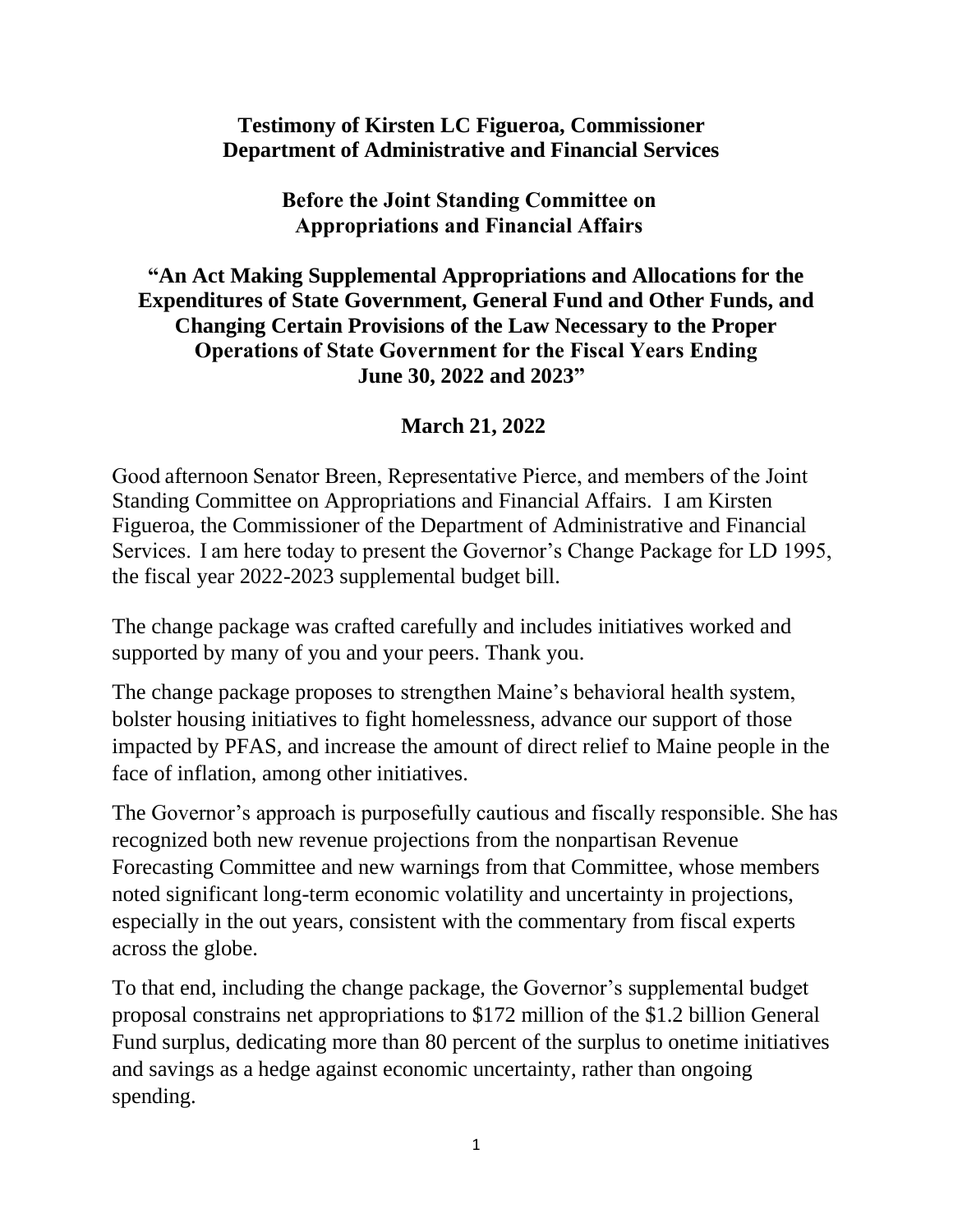She has built on her commitment to tackling the State's most pressing problems - while also investing in solutions that will strengthen the State in the long-term.

The Governor's supplemental proposal aims to tackle the state's most pressing problems, including pandemic-driven inflation that is hurting the pocketbooks of Maine people and the state's longstanding workforce shortage, which is hampering the ability of employers to find employees.

This proposal demonstrates our continued commitment to meeting the needs of Maine people and safeguarding the stability of State finances over the long-term. It builds on the bipartisan budget agreement of last year – which finally delivers 55 percent education funding, restores full revenue sharing, replenishes the Land for Maine's Future Program, and provides a total of \$371 million in relief to Maine people and business – by providing relief to Maine people and tackling critical unmet needs across Maine — and all while increasing savings and protecting against potential economic slowdowns of the future.

It also complements the enacted [Maine Jobs & Recovery Plan,](https://gcc02.safelinks.protection.outlook.com/?url=https%3A%2F%2Fwww.maine.gov%2Fjobsplan%2F&data=04%7C01%7CJennifer.Merrow%40maine.gov%7C69e03a9da3ac49dfa05008da0b49c5be%7C413fa8ab207d4b629bcdea1a8f2f864e%7C0%7C0%7C637834708718120578%7CUnknown%7CTWFpbGZsb3d8eyJWIjoiMC4wLjAwMDAiLCJQIjoiV2luMzIiLCJBTiI6Ik1haWwiLCJXVCI6Mn0%3D%7C3000&sdata=bqcgy0%2BKpMSc29EYOacg2P6n%2BXnHQGp02x4y0EcBhV8%3D&reserved=0) Maine's plan to use American Rescue Plan Act funding to improve the lives of Maine people and families, help businesses, create good-paying jobs, and build an economy poised for future prosperity.

Before we begin reviewing initiatives, I'd like to familiarize everyone with the format of a change package document. At the top of the page, there is a header that indicates if we are adding or amending LD 1995. If the page indicates that we are amending, it could be that the initiative is being deleted which will be indicated by a sub-heading, or that it is revised. In the case where an initiative is being revised, the document will display what is currently in LD 1995 and the revised initiative.

The first initiative can be found on **page 1**. This is a new initiative establishing one Plant Maintenance Engineer I position in the Department of Administrative and Financial Services, Bureau of General Services, **Buildings and Grounds Operations** account and appropriates \$88,822 for the position. I left this out of the Department's supplemental request in error; I thank the Governor for including it in the change package. The work of these positions ensures the operation of the boilers and other heating and cooling equipment in our state-owned facilities. Regulations require that qualified technicians be on site 24 hours, 7 days a week, 365 days a year to ensure appropriate monitoring (some systems require at least every 4 hours).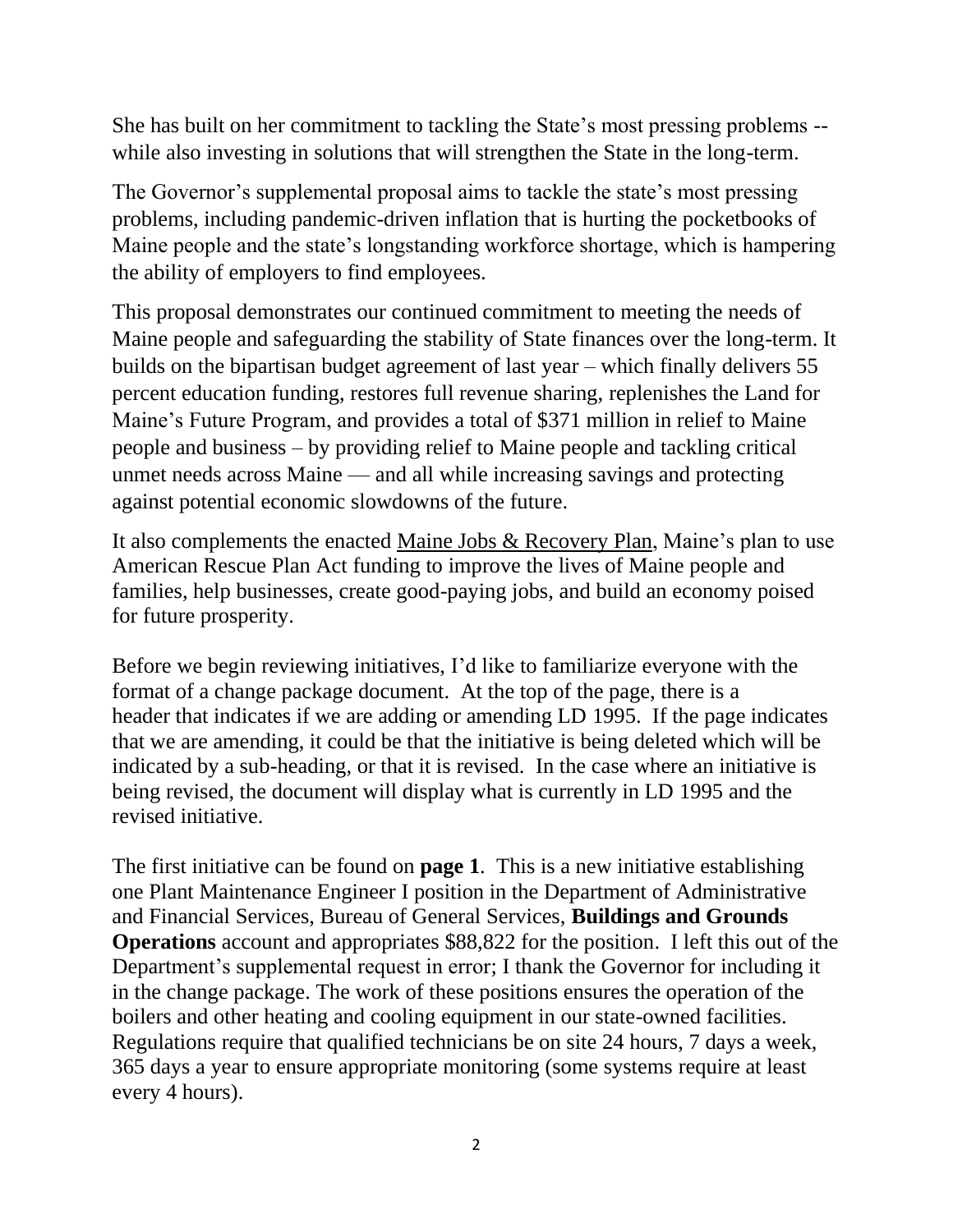Based on the size, number, and age and state of our equipment, our small but mighty staff of nine operates at a deficit that requires frequent double shifts and no room for unanticipated or scheduled absences. The current staff are dedicated to their mission, but are struggling with the overload of work. The staffing shortage is a safety issue for our staff and those who work or visit our buildings, and puts our regulatory compliance at risk.

Moving to **page 2**, the change package amends the funding within the COVID Pandemic Relief Payment Program. The program will promote the general welfare of the citizens of the State by providing COVID Pandemic Relief Payments to eligible Maine citizens for reasonable and necessary unreimbursed expenses incurred as a result of the COVID-19 pandemic disaster, including pandemic induced inflation.

Consistent with the Governor's call that half of the additional revenue be returned to Maine people, the change package increases the State's relief checks from \$510 to \$850. The Governor's new proposal would return \$1,700 in relief to the average Maine household, putting money back into their pockets during a time of rising costs due to inflation and rising oil and gas prices.

The Governor's proposal comes as the Office of the Maine State Economist estimates that inflation will cost the average Maine person more than \$560 this year than last, including an extra \$260 at the grocery store and \$300 for gas and home heating oil. This \$682 million equates to 55% of the increased revenue recognized by Maine's Revenue Forecasting Committee in both the December 2021 and March 2022 forecasts. Additionally, we are proposing to allocate funding in both fiscal years 2022 and 2023; \$300 million in fiscal year 2022 and \$382 million in fiscal year 2023. Maine Revenue Services will begin issuing the disaster relief payments as soon as administratively feasible after enactment, and no later than June of 2022. Language **Part L** on **pages 14-16** of the language document amends the amount of funding transferred from unappropriated surplus of the General Fund to the COVID Pandemic Relief Payment Program to support these payments.

**Pages 3 and 4** update an initiative in the Information Services program, correcting the request from 3 Public Service Manager III positions and one Public Service Coordinator I position to 3 Public Service Manager II positions and one Public Service Coordinator I position.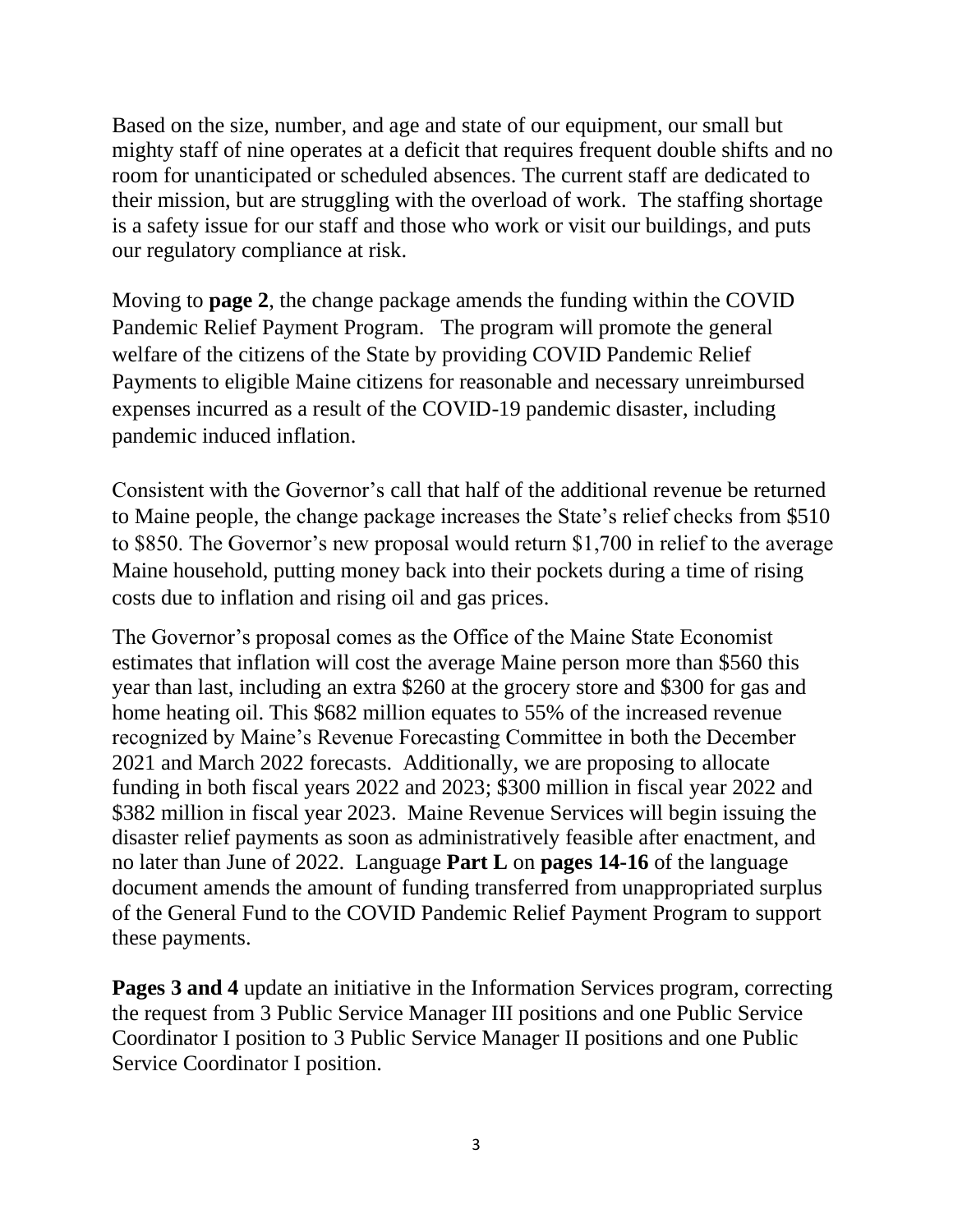The funding for the initiative was correct. Research shows that mature project management provides improvement in projects being completed on time, within budget, and in meeting original goals while avoiding scope creep.

The next initiative on **page 5** increases the allocation in **the Harness Racing Commission** based on the March 2022 Revenue Forecasting Committee report. The allocation is increased by \$905,035 in fiscal year 2022 and by \$263,120 in fiscal year 2023. Similar initiatives appear on pages 6, 7, 10, 12, 23, 25, 36, 42, 43, 45 and 50. Rather than reading the figures of each of the initiatives to you, we have provided a summary document of all RFC related entries at the end of this testimony.

**Page 6** adjusts the allocation in the **Milk Commission** to align with projected revenues from the March 2022 Revenue Forecasting Committee report.

**Page 7** adjusts the allocation in the **Off-Road Recreational Vehicles Program** to align with projected revenues from the March 2022 Revenue Forecasting Committee report.

**Page 8** includes two initiatives in the Department of Agriculture, Conservation and Forestry, **Office of the Commissioner**. Although it will prove in time to be widespread beyond Maine's borders, Maine is leading the nation in dealing with PFAS contamination. This also means that we are on the front edge of a very complex issue that science and federal policy has not caught up with in terms of guidance and support. At present, we are in the early stages of discovery and the resulting impacts of PFAS contamination on the lives of Maine's people, including understanding personal health exposure, levels of contamination in water, soils, and other mediums, and impacts to farm and business viability. We have heard compelling, and frankly, heart-wrenching testimony from many across the State about the impacts this has had and is having on hardworking farm families and their businesses.

Along with our previous investments into this critical need – the Administration and Legislature have dedicated or proposed \$46.4 million thus far to PFAS including: \$30 million approved in the biennial budget for water systems and farmers assistance; \$5 million approved in the Maine Jobs and Recovery Plan; and \$9.3 million proposed in the supplemental to build in-state lab capacity, including in our CDC HETL, and for additional farmers assistance and wildlife testing – this change package invests an additional \$60M as we acknowledge the need to initiate work in several new areas, including compensation to enable the relocation of farm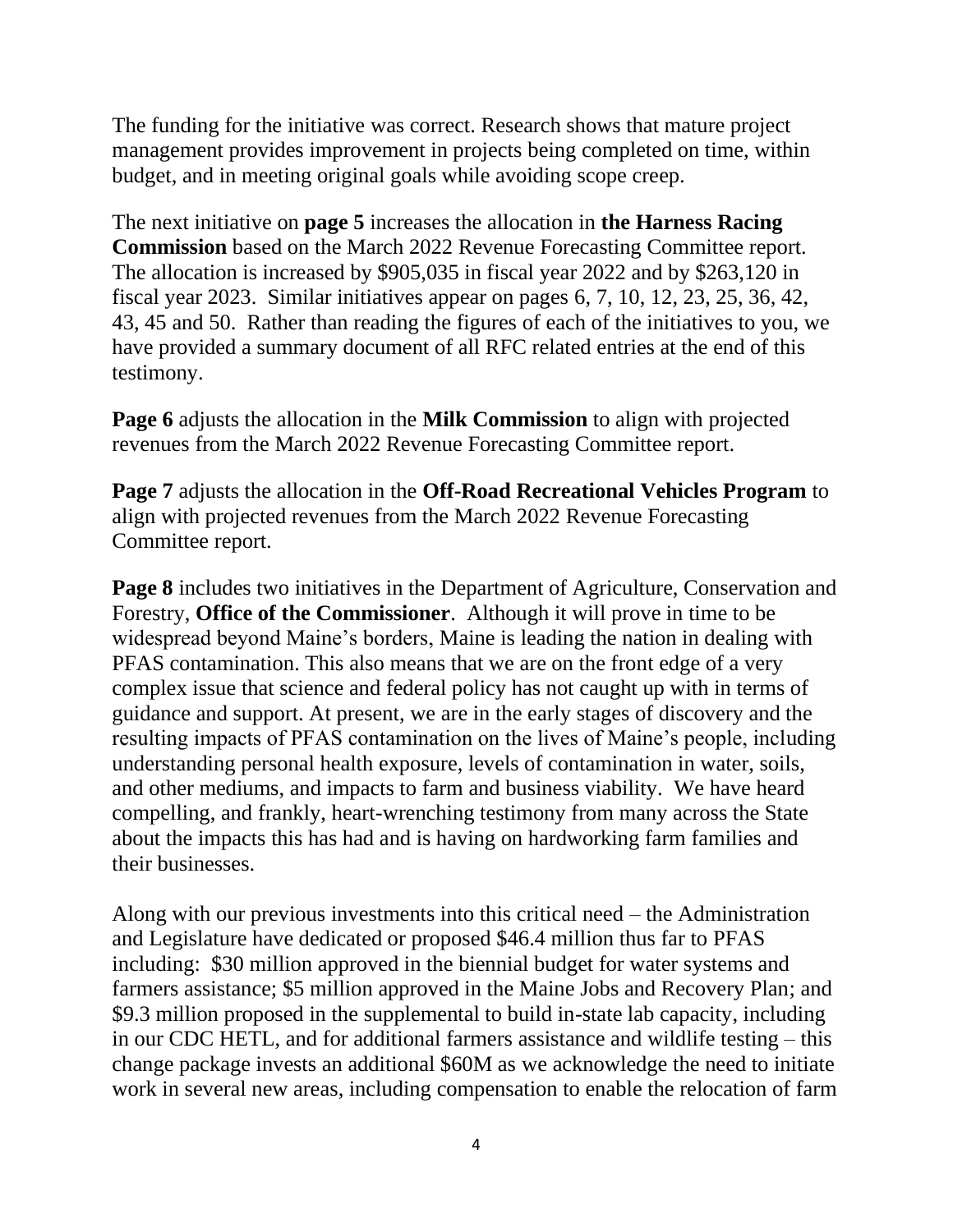businesses when remediation is not possible, monitoring the health of those with high levels of exposure to PFAS and its outcomes over time, and supporting research to better understand PFAS uptake and removal pathways. This funding will be overseen by a rigorous process and advisory board, which will be built out over the next several months.

To assist with this very critical work, the change package adds one Public Service Manager III and one Public Service Coordinator I funded by the General Fund to start the vast and complicated work as outlined above. The positions are established effective May 1, 2022 with \$41,175 appropriated in Personal Services in 2022 and \$257,038 in 2023. All Other funding is provided in the General Fund and the Commissioner's Office Department-wide Indirect Other Special Revenue Funds account.

The second initiative on page 8 allocates \$60 million to the Fund to Address PFAS Contamination to support the above-described activities.

Language **Part XX**, transfers the funding from the unappropriated surplus of the General Fund to the Department of Agriculture, Conservation and Forestry and establishes an advisory committee with representation from the Department of Agriculture, Conservation & Forestry, Department of Environmental Protection, the Department of Health and Human Services, University of Maine, five members of the public representing the agricultural sector, one member from the public representing the financial sector, and one member of the public with expertise in public health. The intent of this committee is to develop and guide the uses of this funding with an open ear to public concern and input along the way. This language also provides the Department with the authority and flexibility to start work while this advisory committee is established.

In total, Maine has dedicated and proposed more than \$106 million to address PFAS contamination. The Administration will sample more than 700 sites where wastewater sludge has been spread, install drinking water treatment for all homes that have tested over Maine's drinking water standard for PFAS, and require manufacturers to report PFAS content in all products sold into Maine beginning in January 2023.

Moving to **page 9**, the next initiative is in the Department of Corrections**, County Jail Operations Program.** This initiative increases annual funding for the County Jail Operations Fund by \$1.9 million in both fiscal years 2022 and 2023.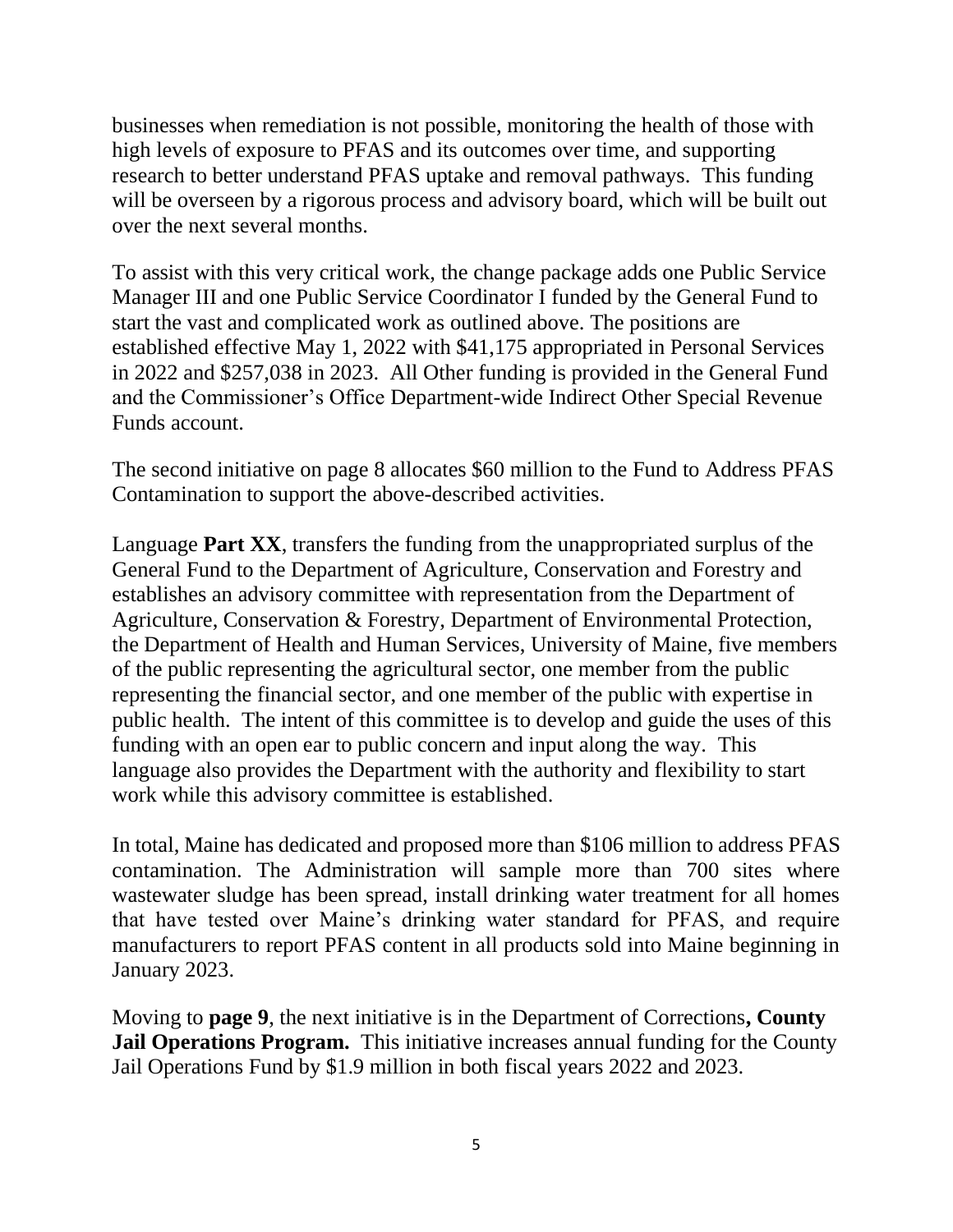The County Jail Operations Program has a current annual baseline budget of \$18,442,104.

This initiative provides funding to support the requested and necessary increases to the county jail budgets for operational and community corrections costs.

**Page 10** adjusts the allocation in the Department of Defense, Veterans and Emergency Management**, Veterans Services** program to align with projected revenues from the March 2022 Revenue Forecasting Committee report.

There is one new initiative on **Page 11** for the Department of Economic and Community Development. This initiative appropriates \$700,000 in the **Administration** program to supplement other matching funds that will allow Maine to draw economic and workforce development monies from the American Rescue Plan Act.

This funding will provide critical matching funds to help the University of Maine and the Roux Institute at Northeastern University receive transformative and strategic federal investments that will help to spur innovation and resilience in Maine's economy. UMaine and the Roux Institute are two of 60 finalists selected nationwide to advance to the second round – out of more than 520 applicants nationwide.

Each proposal is in direct alignment with the goals established in Maine's 10-Year Economic Development strategy. Each of these proposals will need a 20% match to be eligible and will draw approximately \$127 million of federal funds. The proposal leaders have been active in attracting match funds from a variety of options including the private sector.

The University of Maine initiative, with a federal investment of \$100 million, aims to strengthen our forest economy by promoting growth of forest bioproducts. The investment will take advantage of changing consumer demand through redevelopment of industrial sites, investments in Maine's workforce, strategic investment, and market attraction, and more. This project estimates adding nearly \$4 billion in economic impact to Maine's economy.

The Roux Institute proposal would invest directly in biomanufacturing in Maine and across New England. There is more opportunity to help solve public health challenges and create economic opportunity in Maine by growing our life sciences sector. Maine would receive \$27 million under the multi-state initiative.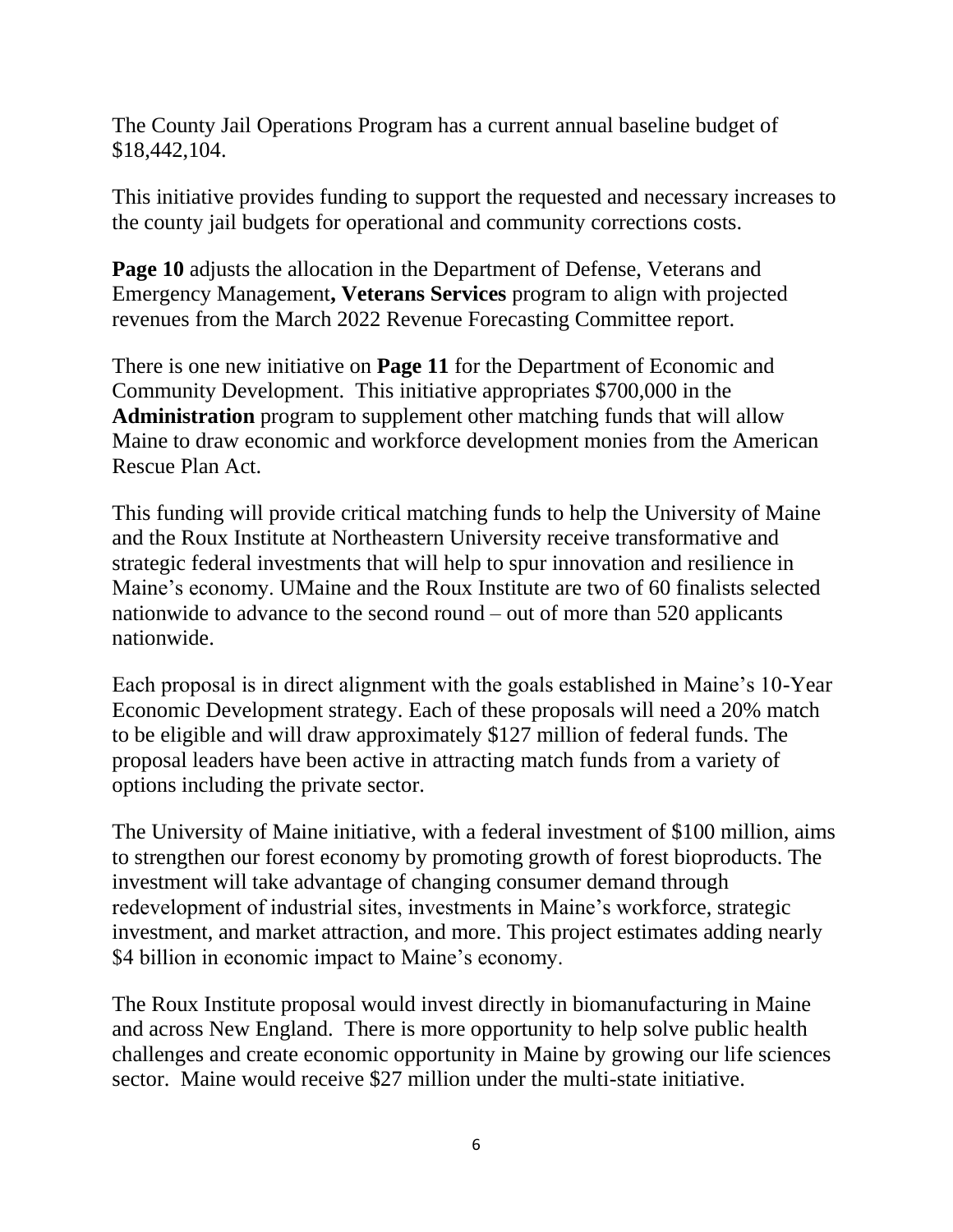We will now move to the Department of Education on **page 12**. The first initiative in the **General Purpose Aid for Local Schools** increases funding by \$3.2 million in fiscal year 2023 on a one-time basis to support the increased cost of career and technical education materials and supplies. The cost of materials and supplies has increased significantly due to the COVID-19 pandemic, in some cases doubling or tripling. For example, in some cases, the cost of materials in "hard trades" (welding, metalworks, construction, etc) has increased as much as 50% for steel and lumber. CTE schools are also competing with businesses and the general public for these items, as well as auto parts and plumbing and heating supplies, as there is not sufficient supply to meet the demand.

These funds will be used to provide grants to CTE centers and regions to continue to purchase needed program materials and supplies. A revised **Part C** can be found on **pages 1-10** of the language document. Specifically, section C-6 adds language authorizing the Commissioner to expend and disburse funds to support one-time cost increases of instructional supplies for CTE centers and CTE regions.

The second initiative in this account adjusts the allocation to align with projected revenues from the March 2022 Revenue Forecasting Committee report.

The next few initiatives deal with position adjustments. As Commissioner Makin mentioned to you when she testified on March  $1<sup>st</sup>$ , the Department's budget reflects a comprehensive organizational restructuring, mostly through reallocation of existing resources. The goal of this work included increasing both the effectiveness and the efficiency of the Department to maximize its capacity for serving Maine schools. There were a few position changes left out of the original supplemental budget document. We have included those here in the change package. The net impact to the General Fund for these changes is an increase of \$31,571 in fiscal year 2022 and \$132,616 in fiscal year 2023.

The initiative on **page 13** is in the **Higher Education and Educator Support Services** program. This initiative provides the funding for the approved reorganization of one Education Specialist II position to a Public Service Manager II position increasing appropriation by \$2,093 in fiscal year 2022 and \$13,623 in fiscal year 2023.

The next initiative on **page 14** is in the **Leadership Team**. This initative provides funding for the proposed reorganization of one Chief Innovation Officer position to a Public Service Executive II position and transfers the position to the Office of Innovation.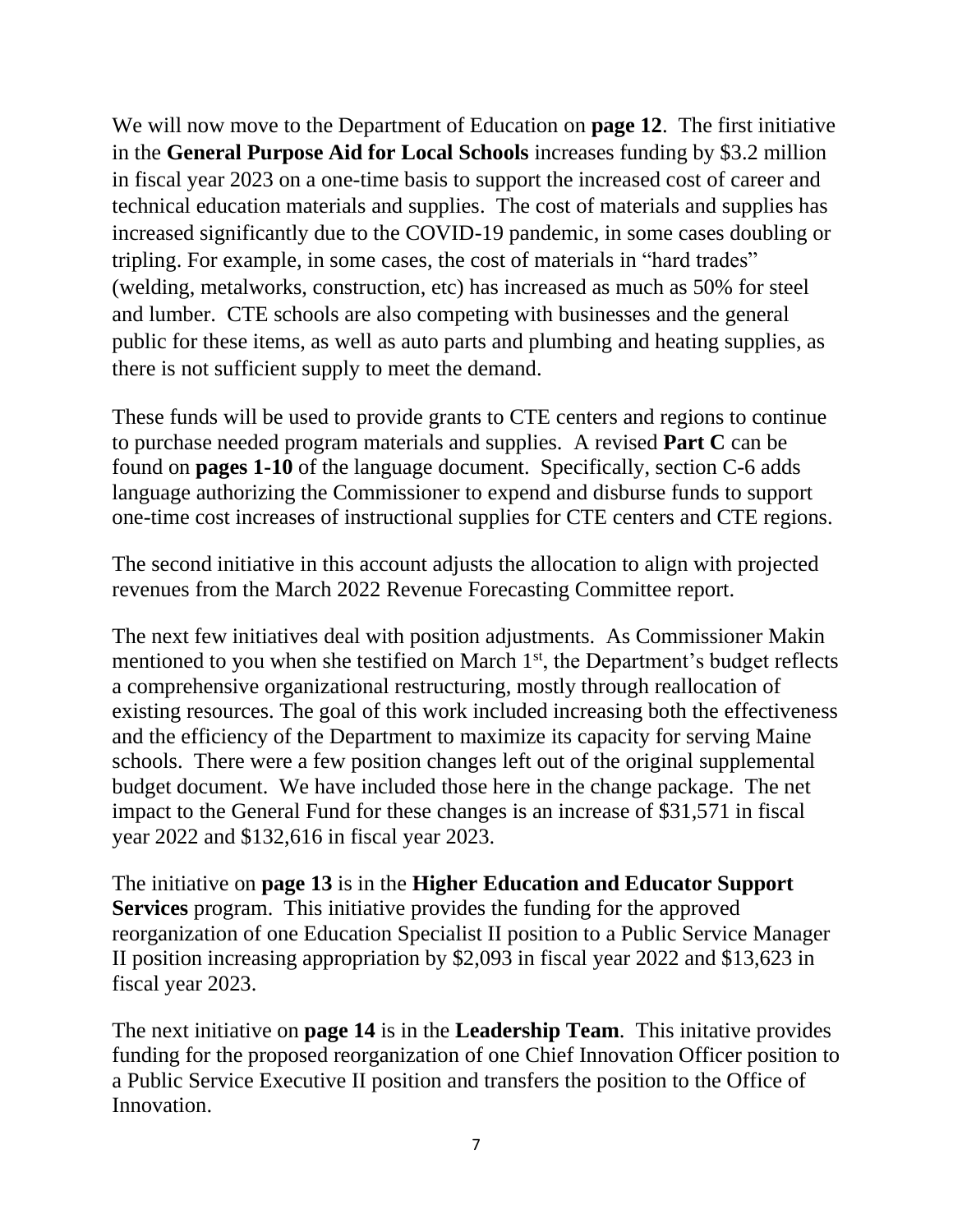This initiative reduces funding in this program by \$40,676 in fiscal year 2022 and \$163,236 in fiscal year 2023. The corresponding increase in the **Office of Innovation** can be found **on page 18**.

Next there are two initiatives in the **Learning Systems Team Program.** The first, on **page 15**, is a change in funding. This initiative transfers 2 positions from the General Fund of the Learning Systems Team program to the Special Services Team, and splits the position funding 50/50 between the General Fund and Federal Expenditures Fund within that program. The original initiative just transferred the positions within the General Fund. The corresponding initiative is on **page 20**.

Next is a new initiative on **page 16** that continues one limited-period Management Analyst II position through January 20, 2024. This position is funded with Federal Expenditures authorized through the American Rescue Plan. The initiative increases the allocation in fiscal year 2023 by \$94,676. The position was previously continued by financial order and will end on May 23, 2023 if not included in the budget.

Moving on to **page 17**, there is one initiative in the **Maine Commission for Community Service**. This initiative continues one limited-period Senior Planner position through February 20, 2024. This position is funded with Federal Expenditures authorized through the American Rescue Plan. The initiative increases the allocation in fiscal year 2023 by \$98,109. The position was previously continued by financial order and will end on October 18, 2022 if not included in the budget.

The **Office of Innovation** is on **page 18**. The only initiative in this program is the position transfer from the **Leadership Team** (**page 14**) that I referenced earlier.

There is one initiative in the **School Finance and Operations** program on **page 19**. This initiative provides funding for the approved reclassification of two Education Specialist I positions to two Education Specialist III positions. The initiative reduces allocation in the All Other line category to fund the increases in Personal Services.

The **Special Services Team** program is on **page 20**. This is the other half of the entry referenced earlier in the **Learning Systems Team Program** on **page 15** and reflects the proposed change to position funding from 100% General Fund to 50% General Fund and 50% Federal Expenditures Fund.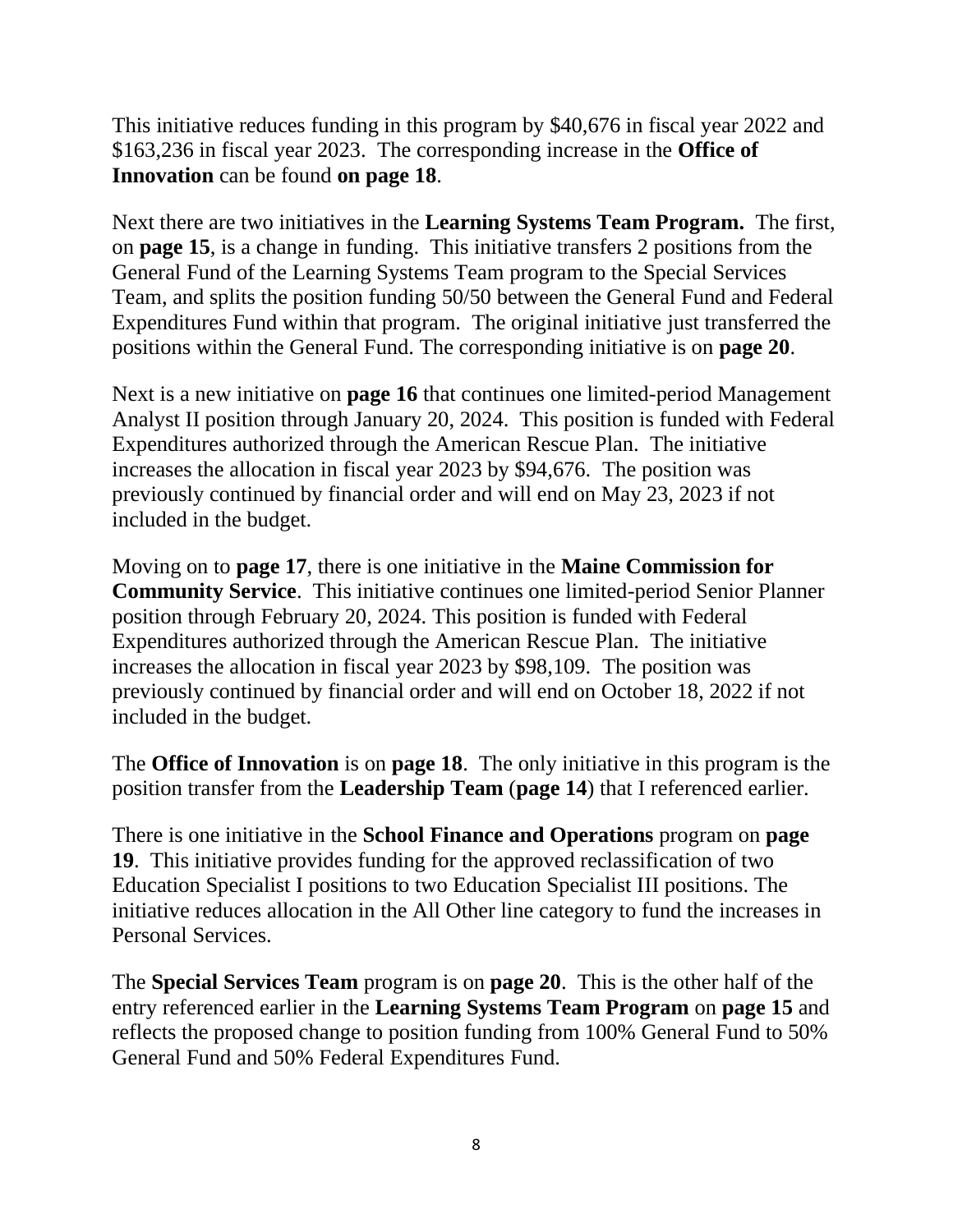On **page 21** there is one initiative in the **Commission on Governmental Ethics and Election Practices**. This initiative reallocates the cost of 6 positions totaling \$171,172 in Personal Services and \$107,821 in All Other to the General Fund from Other Special Revenue Funds.

The current cost allocation resulted in an overcharge to the Maine Clean Election Fund, which was established to finance the campaigns of candidates participating in the Maine Clean Election Act program "and to pay administrative and enforcement costs of the Commission related to [the program]." (per 21-A MRSA, §1124 sub§1). Currently, the Maine Clean Election Fund is subsidizing the general operations of the Commission, which is contrary to the Fund's statutory purpose and is reducing the amount of cash available for that purpose. The proposed reallocation would more appropriately split the agency's overhead costs, such as technology, communications, service center services, and office rent between the General Fund and the Commission's Other Special Revenue. The Governor previously included a similar request as part of the 2020-2021 Supplemental Budget submitted in February of 2020.

Next, we will move on to the Executive Department, on **page 22**. There is one initiative within the Governor's Office of Policy Innovation and the Future to establish one Public Service Coordinator II position and associated All Other funding to support the coordination, communication, and activities of the Governor's Cabinet on Aging. This is similar to the structure and support of Maine's Children's Cabinet. Governor Mills is convening a Cabinet on Aging to mobilize State government, eliminate silos, and enhance communication and coordination to ensure that every person in Maine may age safely, affordably, in a way that best serves their needs.

**Page 23** adjusts the allocation in the Finance Authority of Maine's **Dairy Improvement Fund** program to align with projected revenues from the March 2022 Revenue Forecasting Committee report.

The next initiative is on **page 24** and has accompanying language in **Part WW** on **pages 25 and 26** of the language document. This initiative and language establishes the Emergency Housing Relief Fund within Maine State Housing Authority and transfers \$22,000,000 from the unappropriated surplus of the General Fund to the Maine State Housing Authority, Emergency Housing Relief Fund, Other Special Revenue Funds account. The funds may be used to provide rental assistance, supplement other programs addressing the needs of the homeless or those facing other immediate housing needs, supplement other short-term rental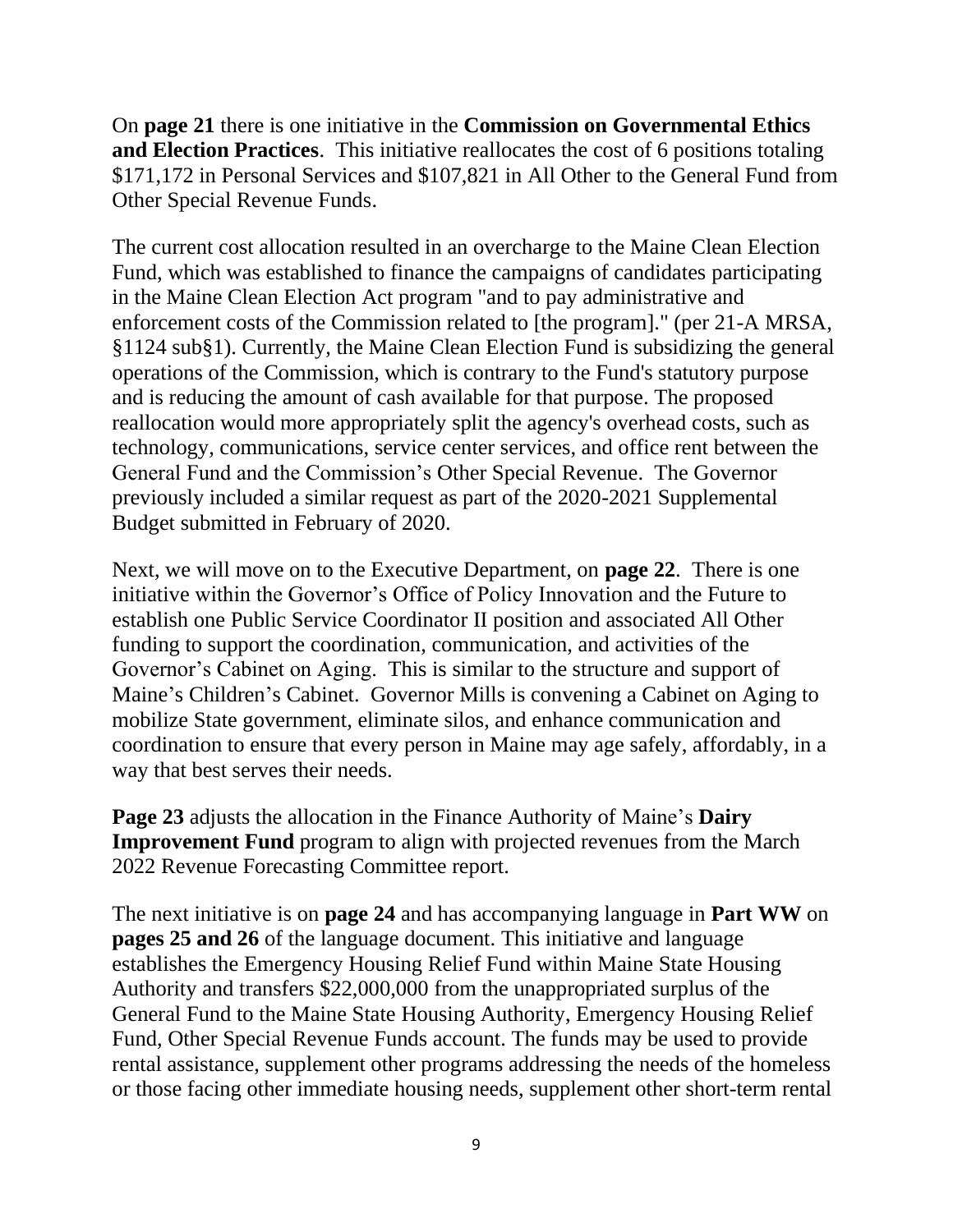assistance programs, create additional supportive housing along the housing first model for people with disabilities, mental health challenges, or substance use disorders, and support other uses that will address immediate housing emergency challenges facing the state.

The initiative on **page 25** adjusts the allocation in the Maine State Housing Authority's **State Housing Authority** program to align with projected revenues from the March Revenue Forecasting Committee report.

We will now move to initiatives related to the Department of Health and Human Services.

There are a number of appropriation and allocation adjustments associated with the Medicaid related tax accounts forecast by the March 2022 Revenue Forecasting Committee. We include a summary document at the end of our testimony showing all. The impact is an increase to General Fund appropriations of \$3,222,639 and a corresponding decrease to Other Special Revenue allocations.

The first of these is on **page 26** in the **Developmental Services Waiver – MaineCare** program.

The next initiative is in the **Disproportionate Share – Dorothea Dix Psychiatric Center** program on **pages 27 and 28** and funds the approved reclassification of one Office Specialist I position to a Secretary Specialist position, with some General Fund appropriation (page 27) and some Other Special Revenue allocation (page 28).

**Page 29** includes one initiative in the **Drinking Water Enforcement** program. This initiative provides \$1,295,500 in fiscal year 2023 for a state match that would allow the state access to an additional \$12,955,000 in federal dollars available through the Infrastructure Investment Act. Together, these state and federal dollars will fund approximately 15 additional public water system capital projects proposed by municipalities.

**Page 30** includes one initiative in the **Medicaid Services – Developmental Services** program related to the March 2022 Revenue Forecasting Committee report.

The next three initiatives propose an additional \$19.7 million in state funding to address immediate needs in Maine's behavioral health system and support ongoing improvements to MaineCare rates for behavioral health providers.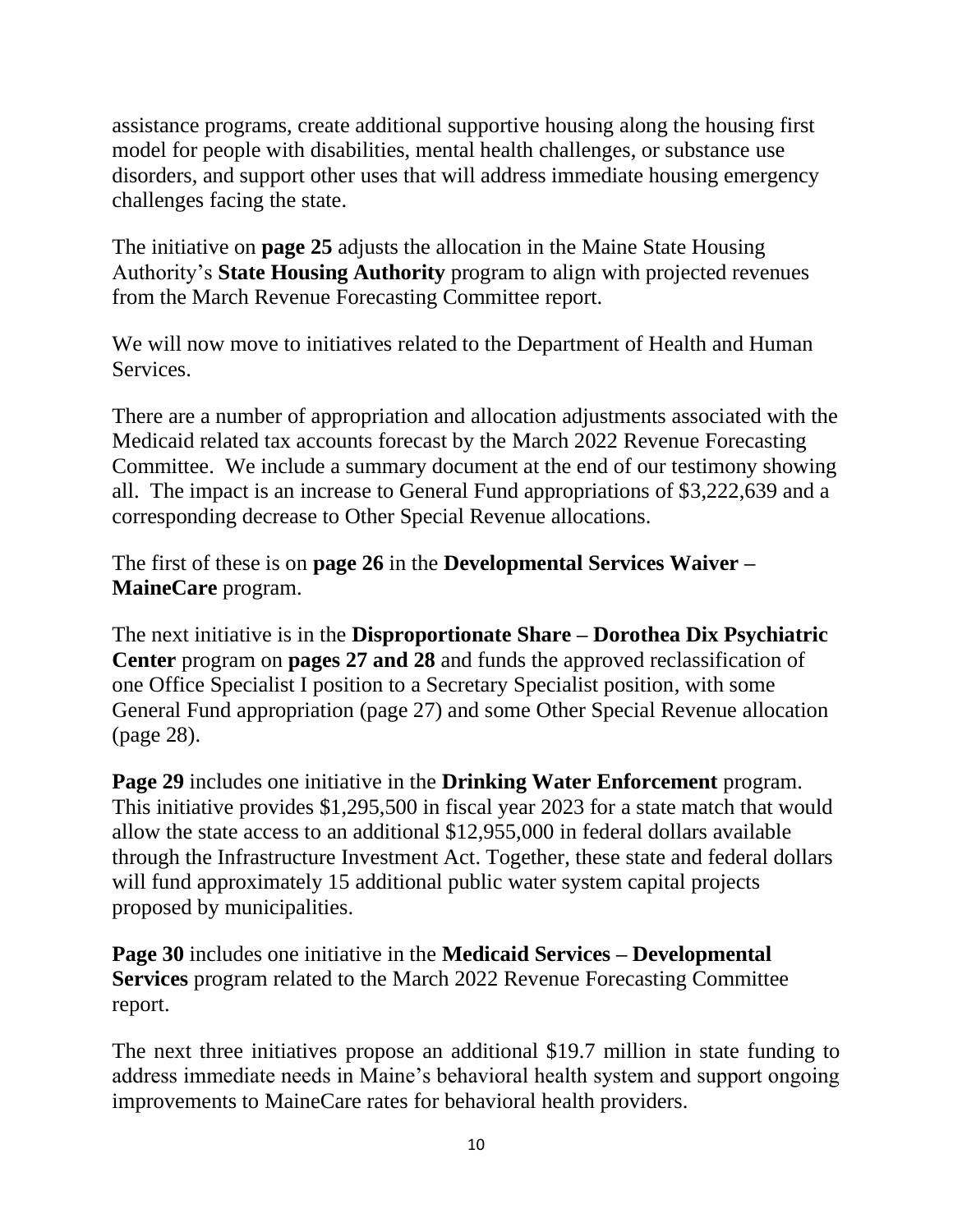The added funding will leverage \$17.1 million in Federal matching funds for a total of \$36.8 million, which more than doubles the total behavioral health funding proposed (\$28 million) as part of the Governor's supplemental budget.

The proposal, which was developed in collaboration with legislators and behavioral health providers, supports children's residential care, assertive community treatment for those with severe and persistent mental illness, targeted case management, and outpatient therapy for children and adults through one-time supplemental payments and ongoing rate adjustments.

There are two of these initiatives on **page 31** in the **Medical Care – Payments to Providers** program. The first provides one-time funding for a COVID-19 supplemental payment to assist Children's Residential Care Facilities under Section 97, Appendix D. The payments will be distributed in up to two different payments depending on the status of necessary federal approval. This initiative provides \$2,800,000 in General Fund appropriation, \$5,823,693 in Federal Expenditures Fund allocation, and \$547,886 in Other Special Revenue Funds allocation for a total expected amount of \$9,171,579.

The second initiative on this page provides ongoing funding for the estimated cost of implementing behavioral health rate reforms, pending the result of rate studies, and to expand the Opioid Health Home model to serve members with other substance use disorders, effective January 1, 2023. This initiative provides \$4,652,540 in General Fund appropriation, \$10,411,790 in Federal Expenditures Fund allocation, and \$401,495 in Other Special Revenue Funds allocation for a total expected amount of \$15,465,825. Funds will be prioritized to implement rate adjustments recommended from rate studies to Home and Community Treatment and outpatient therapy under Section 65, Assertive Community Treatment, and Targeted Case Management, and eligibility expansion for Section 93 Opioid Health Homes. Appropriated funds that are not needed to implement changes for these specific services will be used to implement other eligibility expansion or rate increases based on rate studies for other services in Sections 17, 28, 65, 92, and behavioral health services delivered in schools, with priority given to crisis services.

The third initiative, found on **page 32** in the **Mental Health Services – Community** program provides one-time funding for COVID-19 payments to Home and Community Treatment under Section 65, Assertive Community Treatment under Section 17, outpatient therapy for children and adults under Section 65, Targeted Case Management under Section 14, and funds administrative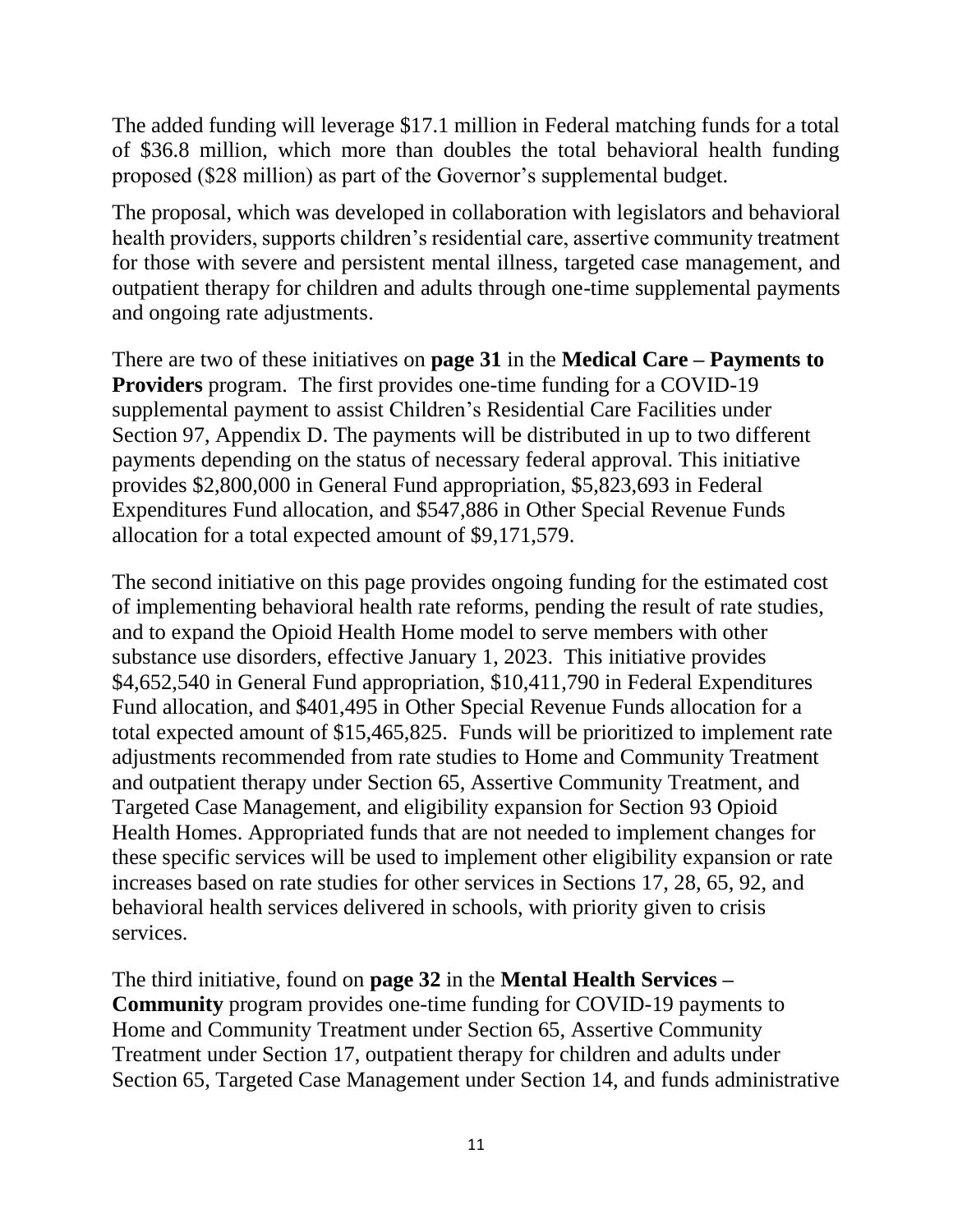costs. This initiative provides \$12,200,000 in General Fund appropriation in fiscal year 2022.

**Page 33** includes one initiative in the **Mental Health Services - Community Medicaid** program related to the March 2022 Revenue Forecasting Committee report.

There are two initiatives in the **Nursing Facilities** program on **page 34**. The first initiative relates to the March 2022 Revenue Forecasting Committee report.

The second initiative provides a one-time supplemental payment to the Maine Veterans' Homes in both fiscal year 2022 and 2023 to offset budget shortfalls. The initiative increases appropriations by \$1,000,00 in fiscal year 2022 and by \$750,000 in fiscal year 2023. The Department anticipates federal approval for the supplemental payment to be received in fiscal year 2023 allowing for the payment to be matched with \$1,545,668 in Federal Expenditures Fund allocations. There is also an increase in Other Special Revenue Funds allocations of \$63,830 in fiscal year 2022 and \$146,532 in fiscal year 2023. As a condition of receiving these funds, the Maine Veterans' Homes commits to continuing to provide the current level of services in the Caribou and Machias homes. There is language related to this request in **Part SS** on **page 23** of the language document.

**Page 35** includes one initiative in the **Office of Substance Abuse & Mental Health Services – Medicaid Seed** program related to the March 2022 Revenue Forecasting Committee report.

We can move to **page 36** and the one initiative in the Department of Inland Fisheries & Wildlife. This initiative adjusts the allocation in the **ATV Safety and Educational Program** to align with projected revenues from the March 2022 Revenue Forecasting Committee report.

The **Judicial Branch** has requested that the two initiatives on **page 37** be deleted. This page removes the request for \$50,000 in each year for the Court Alternative Dispute Resolutions Services contract and the one-time funding for increases in psychological and interpreter services in the amount of \$445,000 in each fiscal year.

Transitioning to the Department of Marine Resources.

There is a new initiative on **page 38** that funds the approved reclassification of one Marine Resource Scientist II position to a Marine Resource Scientist III position.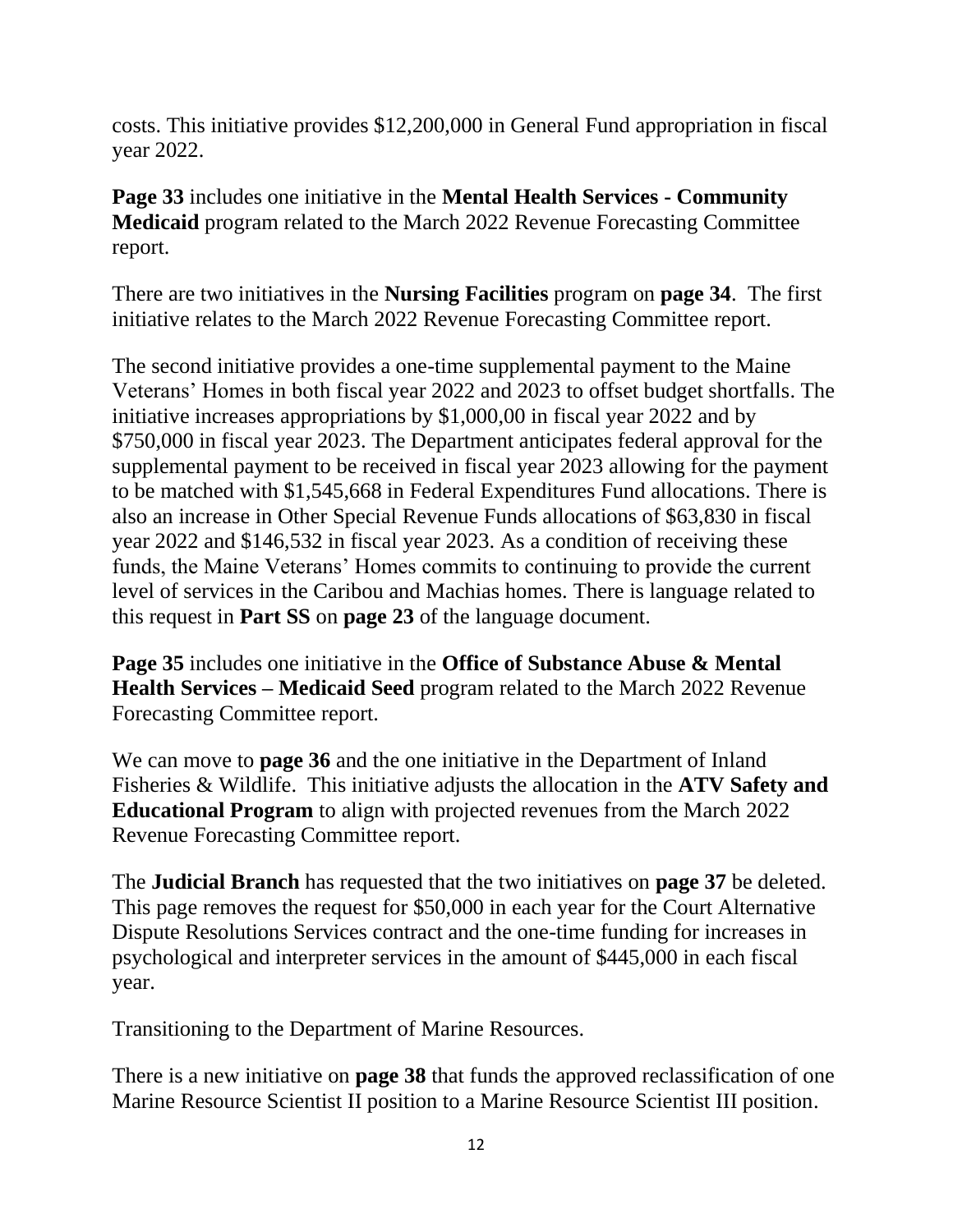The initiative increases General Fund by \$10,834 in fiscal year 2022 and \$11,211 in fiscal year 2023 and increases Other Special Revenue Funds allocation by \$4,446 in fiscal year 2022 and by \$4,600 in fiscal year 2023.

Pages 39 and 40, in the **Bureau of Policy and Management** program, relate to litigation costs in defense of the state's lobster fishery. **Page 39** deletes the supplemental initiative of a \$980,000 appropriation. Instead, turning to **page 40**, this initiative provides an Other Special Revenue Funds allocation of \$3,000,000, with \$1,000,000 in fiscal year 2022 and \$2,000,000 in fiscal year 2023.

This allocation is supported by the transfer of unappropriated surplus included in **Part UU** on **page 24** of the language document. This Part requires the transfer of \$3,000,000 on or before June 30, 2022, from the unappropriated surplus of the General Fund to the Department of Marine Resources, Bureau of Policy and Management, Lobster Fisheries Litigation Fund, Other Special Revenue Fund account. Maine's lobster fishery, which produces over \$1.5B in annual revenue for the State, is being threatened by ongoing federal litigation. The Department is requesting this one-time transfer to support the increase in legal services related to pending litigation in the Federal Court regarding the protection of right whales and the authorization of the Maine lobster fishery by the National Oceanic and Atmospheric Administration.

The State's continued participation on behalf of the industry as a whole is critical, as these cases constitute an existential threat to the fishery's survival. This funding will support the Department's intervenor status in two active cases as well as involvement in related litigation for the foreseeable future, and to appeal any possible adverse decisions as necessary. Any unused funds would revert to the General Fund on July 1, 2032. It is important to note that there are two separate and distinct requests for funding to support litigation costs related to right whale regulations and the lobster industry. A bill was passed by the Marine Resources Committee that would reimburse the legal fees of two trade associations, the Maine Lobstermen's Association and the Maine Lobstering Union, who represent their members in the same cases DMR is engaged in. The request before you today is for the State's participation. DMR's role in this litigation is unique, as we are the management agency responsible for protection of the resource, acting on behalf of the entire lobster industry and the State's interests as a whole.

On **page 41** of the change package there are two initiatives in the **Bureau of Public Health**.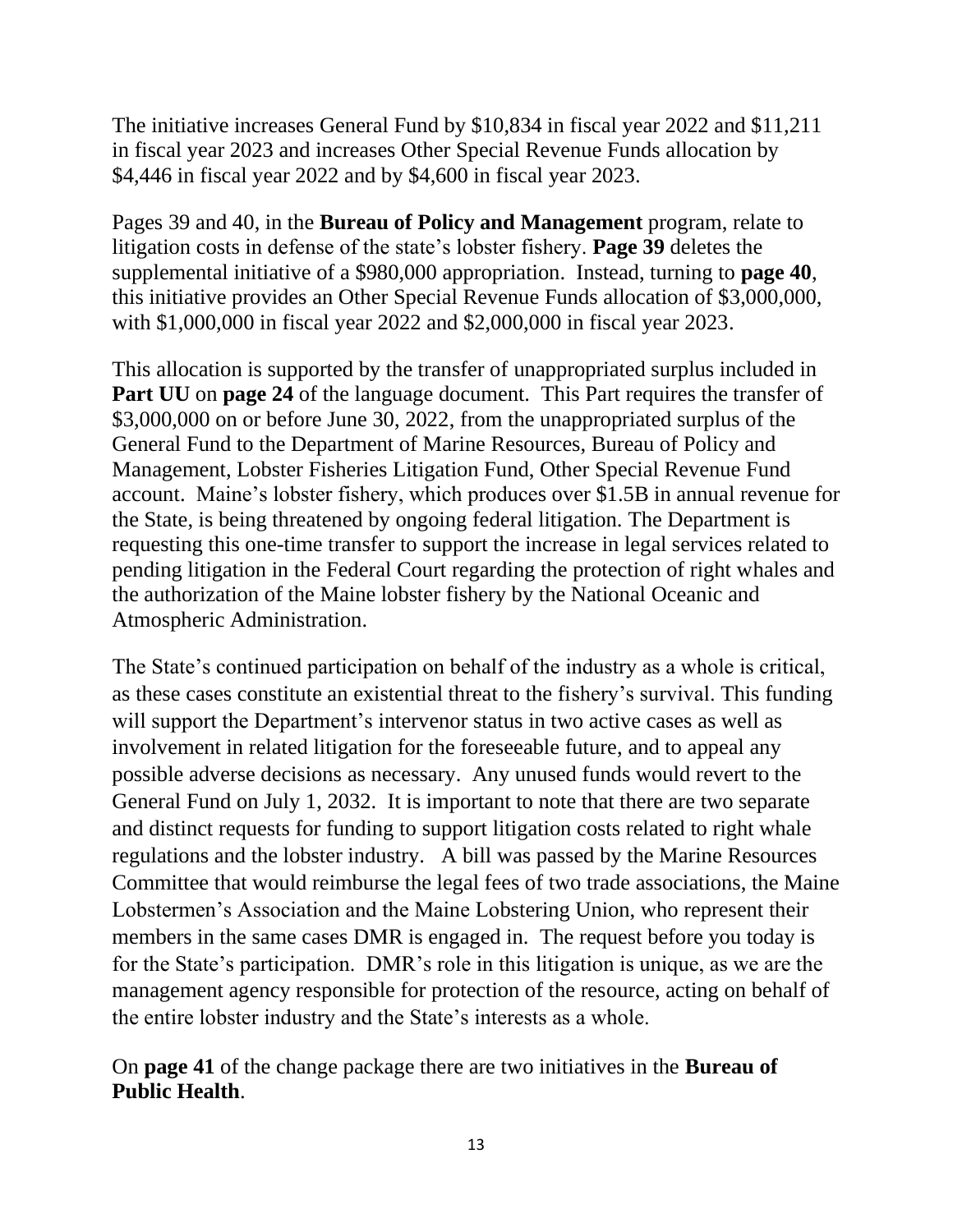The first initiative provides General Fund of \$11,217 in fiscal year 2022 and \$8,220 in fiscal year 2023 for the approved reclass of one Laboratory Technician III position to a Microbiologist II position. This is retroactive to January 22, 2021.

The second initiative provides General Fund of \$26,342 in fiscal year 2022 and \$18,178 in fiscal year 2023 for the approved reclass of two Laboratory Technician III positions to Microbiologist II positions. These are retroactive to November 30, 2020.

**Page 42** adjusts the allocation in the **Maine Maritime Academy Scholarship Fund - Casino** program to align with projected revenues from the March 2022 Revenue Forecasting Committee report.

**Page 43** adjusts the allocation in the Department of Public Safety's **Gambling Control Board** program to align with projected revenues from the March 2022 Revenue Forecasting Committee report.

Moving on to the Secretary of State, **page 44** includes one initiative which provides funding to study, develop and conduct post-election audits. This also provides funding to develop and deploy training for the municipalities. This initiative will establish an Audit and Training Division under the Bureau of Corporations, Elections and Commissions within the Department of the Secretary of State. This Division would build upon our success in Maine and be tasked with analyzing and evaluating our current election processes and systems and developing a post-election audit process, which will incorporate best practices and a review of security protocols related to hardware, software and paper ballots.

Additionally, this initiative will make it possible for the Department to develop robust training presentations and materials for municipal clerks. The Secretary of State received feedback from many clerks across the state requesting additional and more frequent training, especially given increasing retirements and turnover of local election officials. Our municipal clerks are on the frontlines of our elections and it is imperative they have the necessary support to administer our elections.

**Page 45** adjusts the allocation in the **Maine Community College System Board of Trustees** program to align with projected revenues from the March 2022 Revenue Forecasting Committee report.

**Page 46** deletes the request for additional **Debt Service** funding for the Office of the State Treasurer. The Office of the State Treasurer has updated the Debt Service Dashboard based on actual requests for the spring bond sale.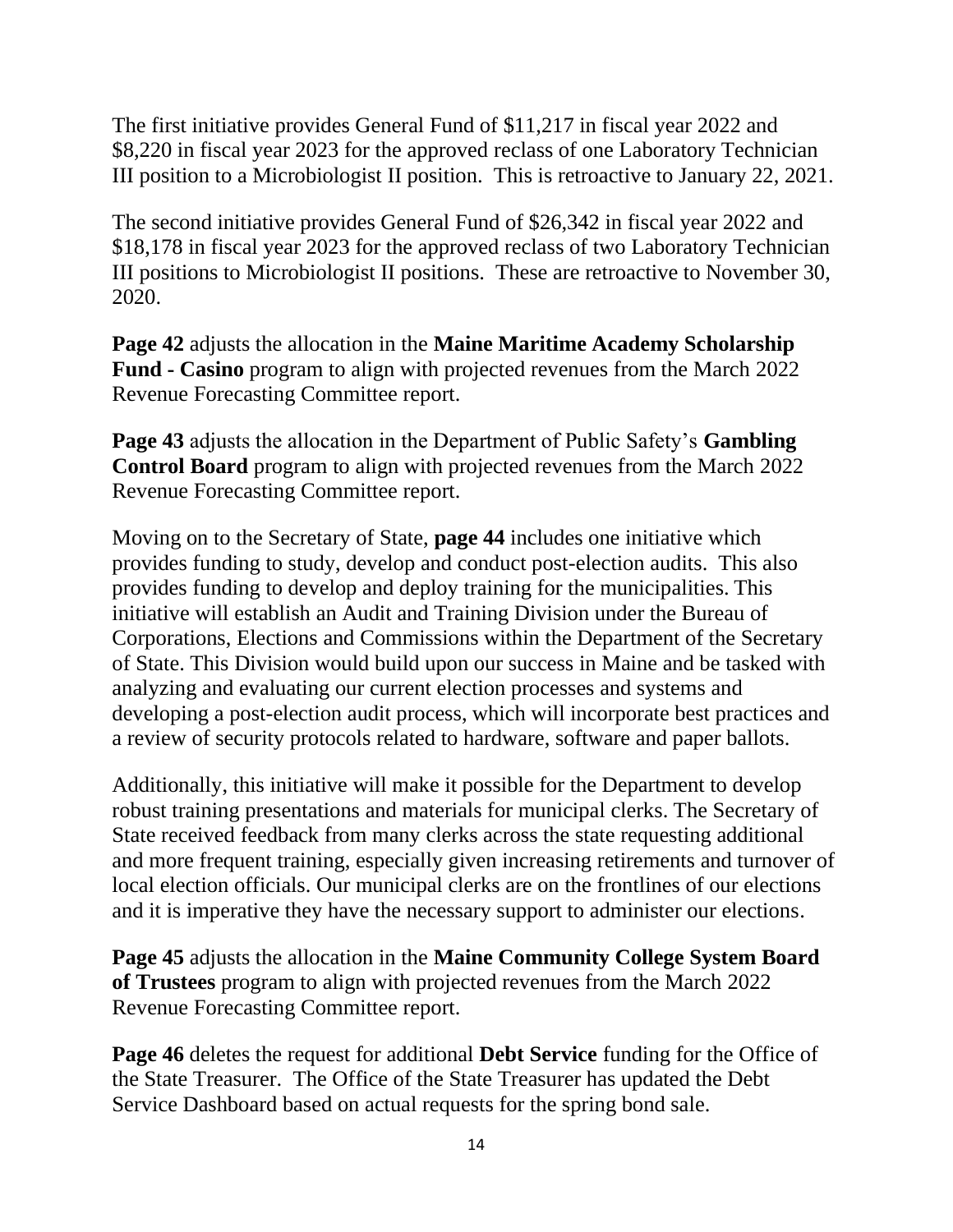When the budget request was created the Dashboard assumed a sale of \$150 million. This figure is updated to just under \$100 million based on the plans submitted by the Departments.

2022 GO Bond Sale – Expected Programs to be funded: \$65M for DOT - Highway and Bridge program (Tax-Exempt) \$5M for DOT - Ports and Harbors (Taxable) \$9.4M for Connect Maine Authority – High Speed Internet (Tax -Exempt) \$2M for Maine Community College - Facilities (Tax-Exempt) \$12.665M for University of Maine System – Facilities (Taxable) \$.595M for University of Maine System – Facilities (Tax-Exempt) \$94.66 M – Total

The updated Debt Service Dashboard is attached.

**Pages 47 and 48** update the allocations in the Office of the State Treasurer's **Disproportionate Tax Burden Fund** and **State-Municipal Revenue Sharing** accounts. There was an error in the distribution of funding between the two revenue sharing accounts in the supplemental budget document. There are two steps in calculating the amount of funding available for Revenue Sharing II or the Disproportionate Tax Burden Fund: pursuant to 36 MRSA §700-A there is a transfer each year of \$4 million and pursuant to 30-A MRSA §5681, sub-§5-H the Disproportionate Tax Burden Fund receives 20% of the funding in the Local Government Fund (State Municipal Revenue Sharing).

The revised amounts in the Governor's change package for LD 1995 correct that error as well as addresses the March 2022 Revenue Forecasting Committee report. The allocation including adjustment for tax proposals in Parts E-H and both December 2021 and March 2022 Revenue Forecast reports results in total Revenue Sharing of approximately \$213 million in fiscal year 2022 and \$235.3 million in fiscal year 2023: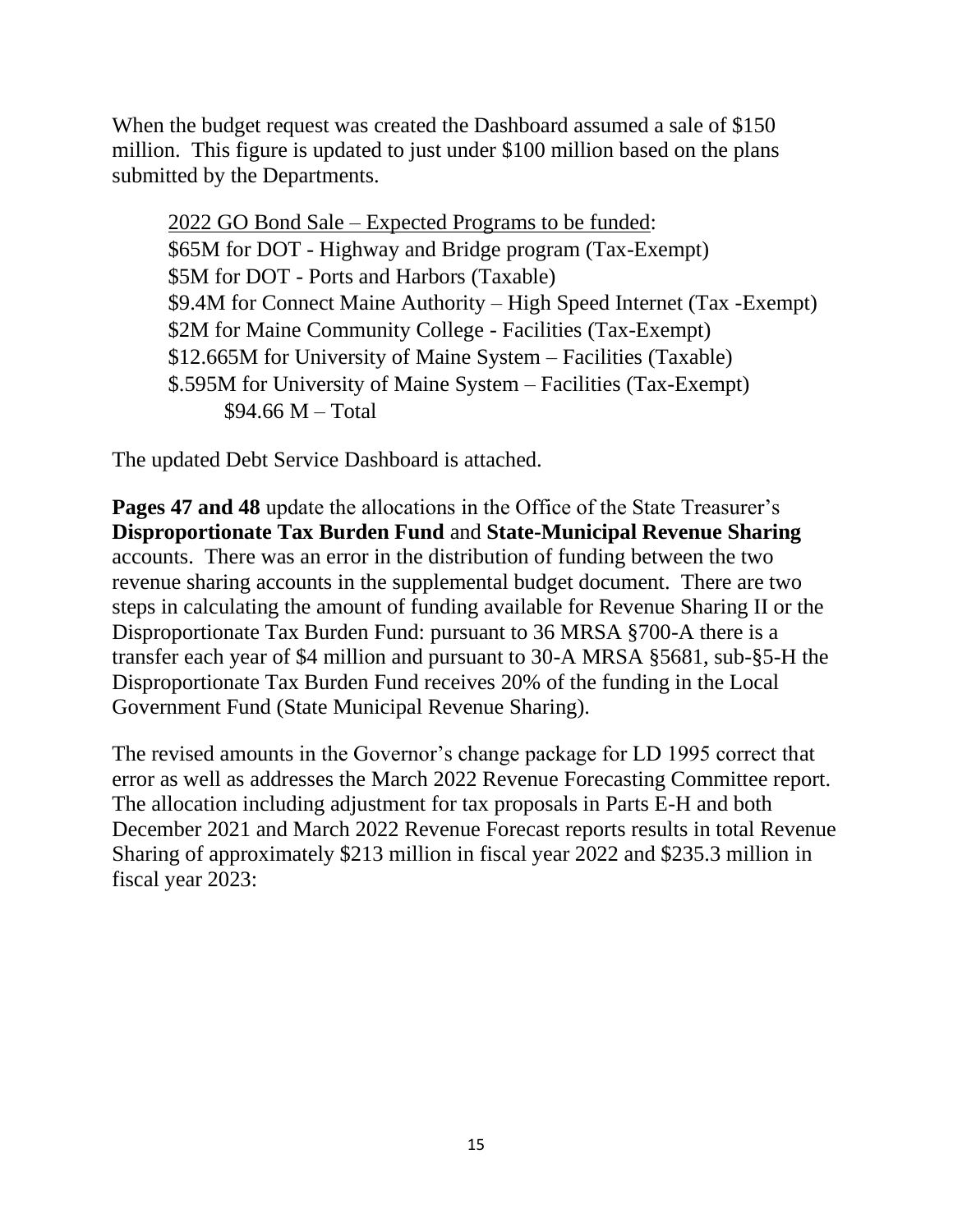|                        |                                        | Through 130th SS1 | LD 1995        | <b>Final Proposed</b> |
|------------------------|----------------------------------------|-------------------|----------------|-----------------------|
| <b>FY22 Allocation</b> |                                        | <b>FY22</b>       | $F - A - 7001$ | <b>FY22</b>           |
| 01428A002001           | <b>State Municipal Revenue Sharing</b> | 140,944,399       | 26,204,041     | 167, 148, 440         |
| 01428A047201           | Disproportionate Tax Burden Fund       | 39,236,101        | 6,551,010      | 45,787,111            |
|                        | <b>Total Revenue Sharing</b>           | 180,180,500       | 32,755,051     | 212,935,551           |
|                        |                                        |                   |                |                       |
| <b>FY23 Allocation</b> |                                        | <b>FY23</b>       | $F-A-7001$     | <b>FY23</b>           |
| 01428A002001           | <b>State Municipal Revenue Sharing</b> | 163,897,132       | 21,179,684     | 185,076,816           |
| 01428A047201           | Disproportionate Tax Burden Fund       | 44,974,283        | 5,294,921      | 50,269,204            |
|                        | <b>Total Revenue Sharing</b>           | 208,871,415       | 26,474,605     | 235,346,020           |

There are two initiatives in the University of Maine system. The first initiative is on **page 49** and provides \$3 million to the **Maine Economic Improvement Fund** in fiscal year 2023. This funding will leverage the University of Maine's new R1 Carnegie Classification and expand university research, development and commercialization activity and increase paid student research learning experiences and external investment in support of statewide workforce and economic development needs. Investment in MEIF leverages external grants and contracts at a rate of more than 5:1. Consistent with the 10-year state economic development strategy, MEIF activities help develop needed talent for Maine employers and grow wages; catalyze private sector partnerships and innovation; and attract and retain talent, business, and external investment to the state.

The last initiative on **page 50** adjusts the allocation in the **University of Maine Scholarship Fund** program to align with projected revenues from the March 2022 Revenue Forecasting Committee report.

Finally, there is an adjustment to one entry in Part B. As a reminder, Part B includes self-funded reclassifications. The descriptions do not appear in the budget bill. A correction to the description was updated within the budget system. There is no change to the dollars.

We can now move to the language document. We have touched on a significant portion of the language as we went through the initiatives.

**Part C** on **page 1-10** updates the language to authorize the Commissioner of Education to disburse the \$3.2 million to support one-time cost increases of instructional supplies for career and technical education (CTE) centers and CTE regions.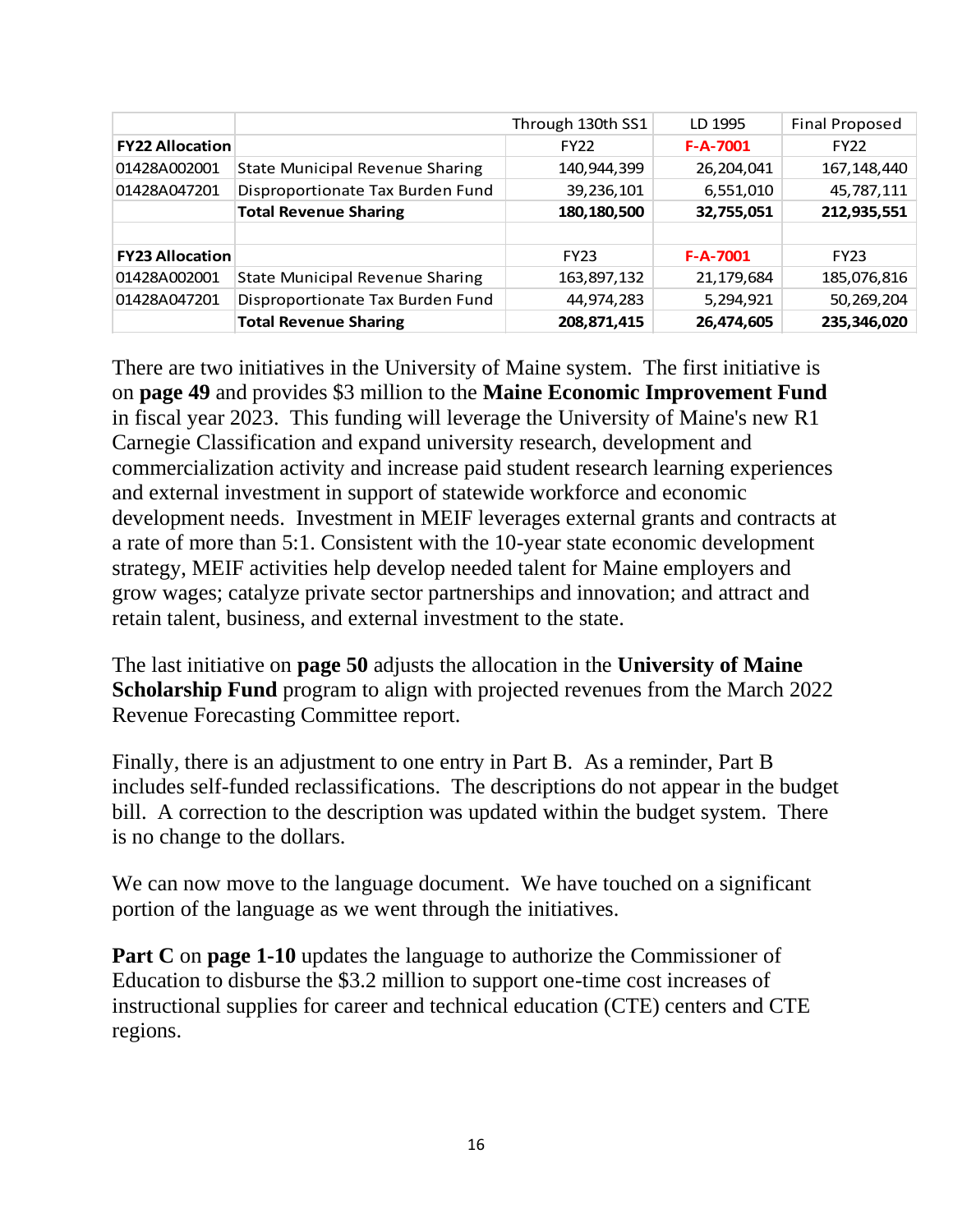**Part H,** on **pages 10-14**, of the language document still replaces the current complicated education opportunity income tax credit with a clear, broader, and simpler credit. The new credit is fully refundable and equal to the amount of loan payments made directly by the taxpayer to the lender during the taxable year plus the amount of any carryover allowed. The change package increases the maximum per year to up to \$2,500; this is an increase over the originally proposed \$2,000. The credit applies to taxable years beginning on or after January 1, 2022. This simpler and broader tax credit is a better approach to assisting taxpayers in paying their student loans and in keeping and attracting workers to the state.

As I noted earlier in my testimony, the Governor proposes to increase the amount of funding available for the COVID Pandemic Relief Payment Program. **Part L**, on **pages 14-16**, updates the proposed transfer from \$411 million to \$682 million, increasing the amount of the checks from \$510 to \$850 for an estimated 800,000 Mainers.

As noted during my public testimony on February 28<sup>th</sup>, we have revised **Part BB**, on **pages 16-19,** to incorporate the amendment developed with the HHS Committee relating to the child welfare ombudsman program. The revised Part BB adds the ombudsman or their designee as a member of the child death and serious injury review panel and requires that panel to submit a report every 2 years to the joint standing committee of the Legislature having jurisdiction over health and human services matters beginning January of 2023. All other components of the language remain the same.

**Part II** adjusts the timing of the transfer from the Inland Fisheries and Wildlife Carrying Balance to the Resource Management Services – Inland Fisheries and Wildlife program to provide matching funds for the construction of the Fryeburg shooting range. The transfer is changed from on or before June 1, 2022 to on or after July 1, 2022 but no later than August 1, 2022.

**Part NN,** on **pages 20 and 21** of the language document, is updated to provide additional specificity on:

Who is covered: – retirees from State sponsored retirement plans who were eligible for a cost-of-living adjustment in September 2021

How the payment will be calculated: – the payment is based on the difference between the Consumer Price Index for all Urban Consumers (CPI-U) for the year ending June 30, 2021, 5.4%, and the maximum cost-ofliving adjustment permitted under current law, 3.0%.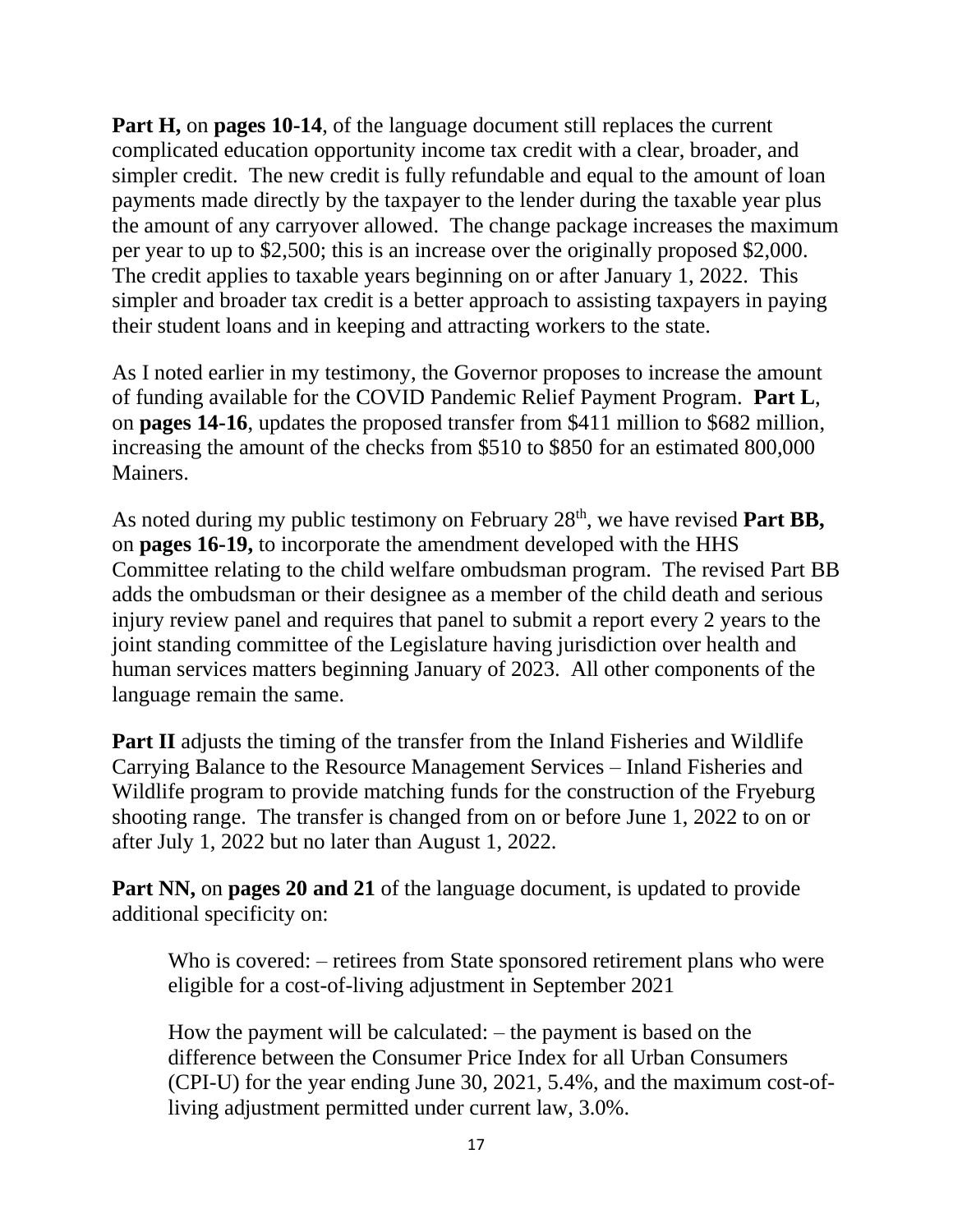The difference of 2.4% is multiplied by the retirement benefit payments, up to a maximum of \$22,947.11, for the one-year period ending August 31, 2021.

Now we will move into new Parts beginning on **page 21**, **Part QQ** adds the Director of Operations to the list of major policy-influencing positions within the Department of Administrative and Financial Services. The position request can be found on page A-7 in the budget document.

During the public hearing on February 28<sup>th</sup>, the Department of Health and Human Services noted that language was necessary to establish and implement a program to provide salary supplements for childcare and early childhood educators providing services directly to children in licensed childcare settings. **Part RR on page 22** directs the Department of Health and Human Services to establish and implement a program to provide salary supplements for child care and early childhood educators providing services directly to children served in licensed child care settings. The department shall implement a tiered system for the amount of individual salary supplements by July 1, 2023 and promulgate rules within two years after implementation. This language was erroneously omitted from the Governor's FY22 Supplemental Budget and corresponds to the \$12 million childcare stipend initiative included on page A-75 of the supplemental budget document.

**Part SS** on **page 23** of the language document directs the Department of Health and Human Services to make supplemental payments to the Maine Veterans' Homes in fiscal years 2022 and 2023 to offset budget shortfalls.

As a condition of receiving the supplemental payments, Maine Veterans' Homes must commit to continue providing services in Caribou and Machias. This Part aligns with the budget initiative on **page 34**.

**Part TT** on page 23 of the language document authorizes the Judicial Branch to use funds from issuing securities to replace and upgrade ventilation systems in Presque Isle, Lewiston, Rockland, Skowhegan and West Bath facilities.

We discussed **Part UU** on **page 24** earlier. As a reminder this part requires the transfer of \$3,000,000 on or before June 30, 2022 from the unappropriated surplus of the General Fund to the Department of Marine Resources, Bureau of Policy and Management Lobster Fisheries Litigation Fund, Other Special Revenue Fund account to support litigation costs in defense of the State's lobster fishery.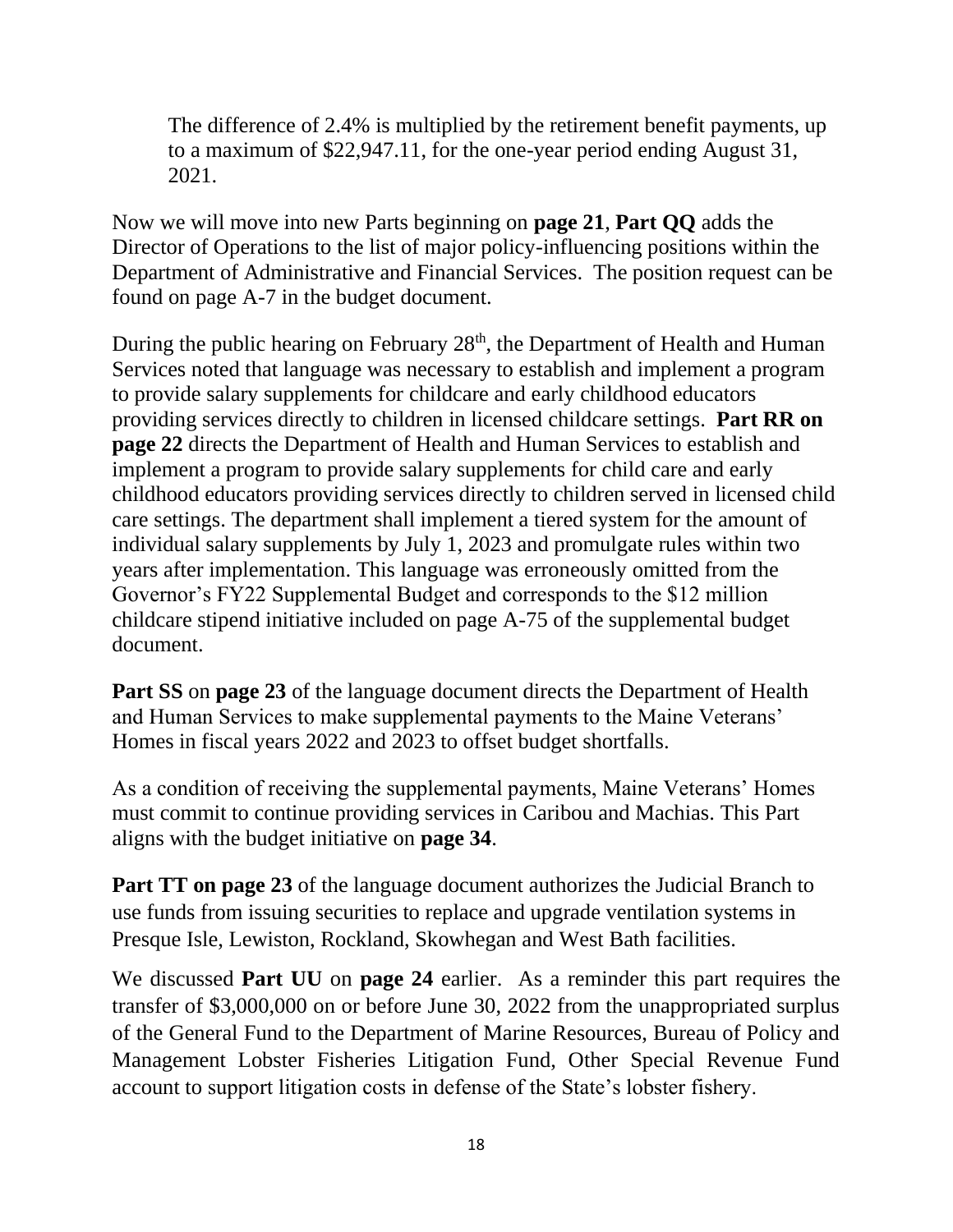**Part VV, on page 25,** allows the State Treasurer and State Controller to establish non-immediate payment procedures through routine technical rules rather than major substantive rules, enabling the departments to make these changes more quickly and efficiently. The purpose of this initiative is to create an efficient process by which departments within state government may utilize specialized, third-party, payment services. Examples of this include the Bureau of General Services, seeking to utilize E-Bay for the purpose of selling surplus state property, or the Division of Support Enforcement seeking to collect cash child support payments through major retailers like Walmart, CVS and Dollar General. Since these payment processes have delays of up to three days between payment from the customer and receipt of funds by the state, current statute requires major substantive rulemaking, whereas the language presented before you would change to routine technical rulemaking.

Rules were developed via the major substantive process jointly by the Office of the State Treasurer and the Office of the State Controller in 2019 and 2020, but ultimately went unapproved by the legislature due to the COVID-shortened legislative session. In 2021 and 2022, the process was done again, with approval by the legislature, but missed a publishing date. No comments were ever received during either process. Routine technical will also allow the Treasurer and Controller to adapt to any changes in payment processing.

The delay in adoption has kept agencies from pursuing new and innovative payment processes and has kept us from modernizing our systems to keep up with new options.

These rules are not controversial, they promote administrative efficiency, and I hope the committee sees the wisdom in allowing them to be implemented in the near term – and not subject to further delay.

**Part WW**, on **page 26**, establishes the Emergency Housing Relief Fund within the Maine State Housing Authority and directs the State Controller to transfer \$22 million to the fund. The funds may be used to provide rental assistance, supplement other programs addressing the needs of the homeless or those facing other immediate housing needs, supplement other short-term rental assistance programs, create additional supportive housing along the housing first model for people with disabilities, mental health challenges, or substance use disorders, and support other uses that will address the immediate housing emergency facing the state.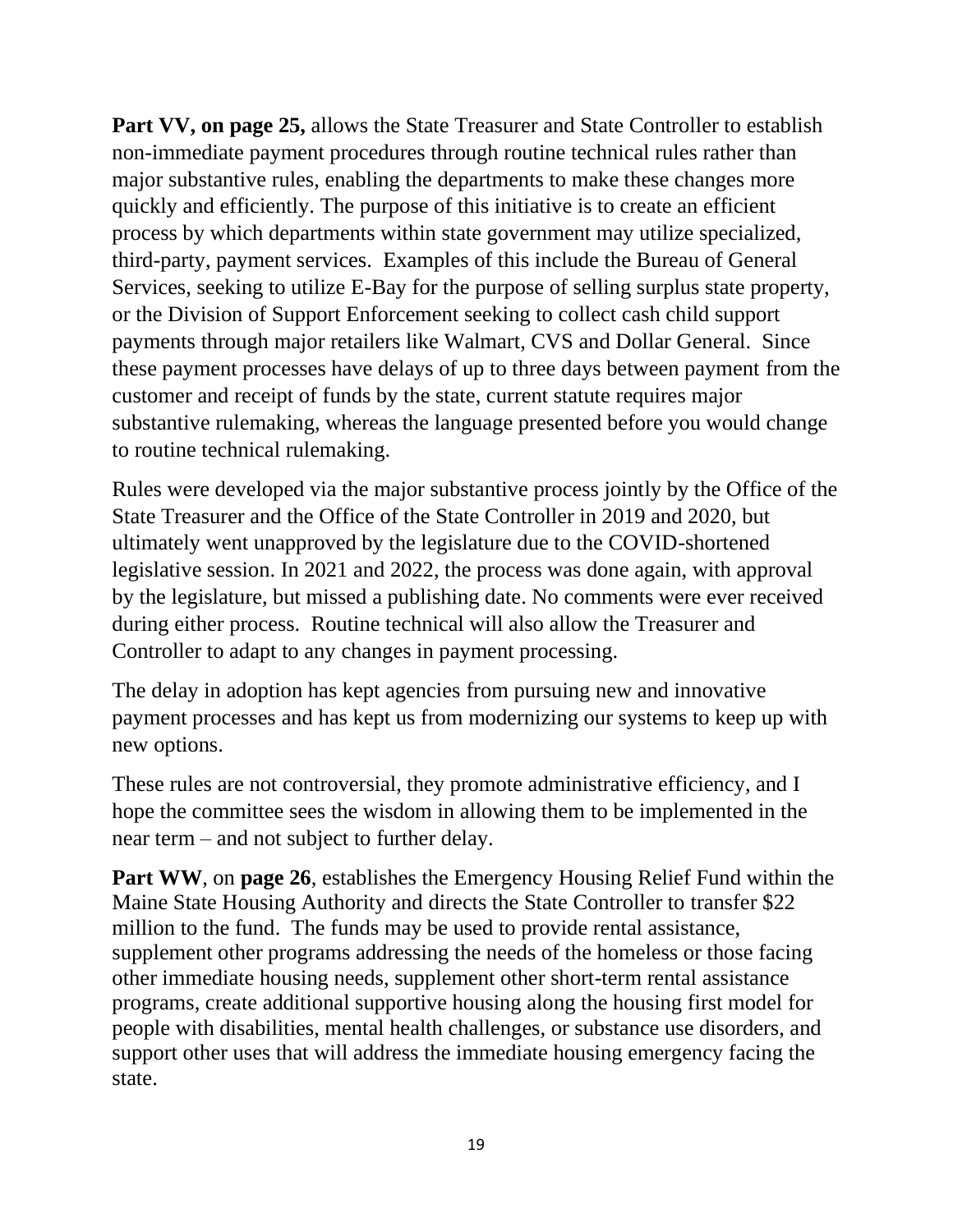The last piece of language is **Part XX**. We covered this language earlier when discussing the allocation to the Fund to Address PFAS Contamination on page 8 of the change package.

This concludes my testimony. Thank you. I am happy to answer any questions you may have.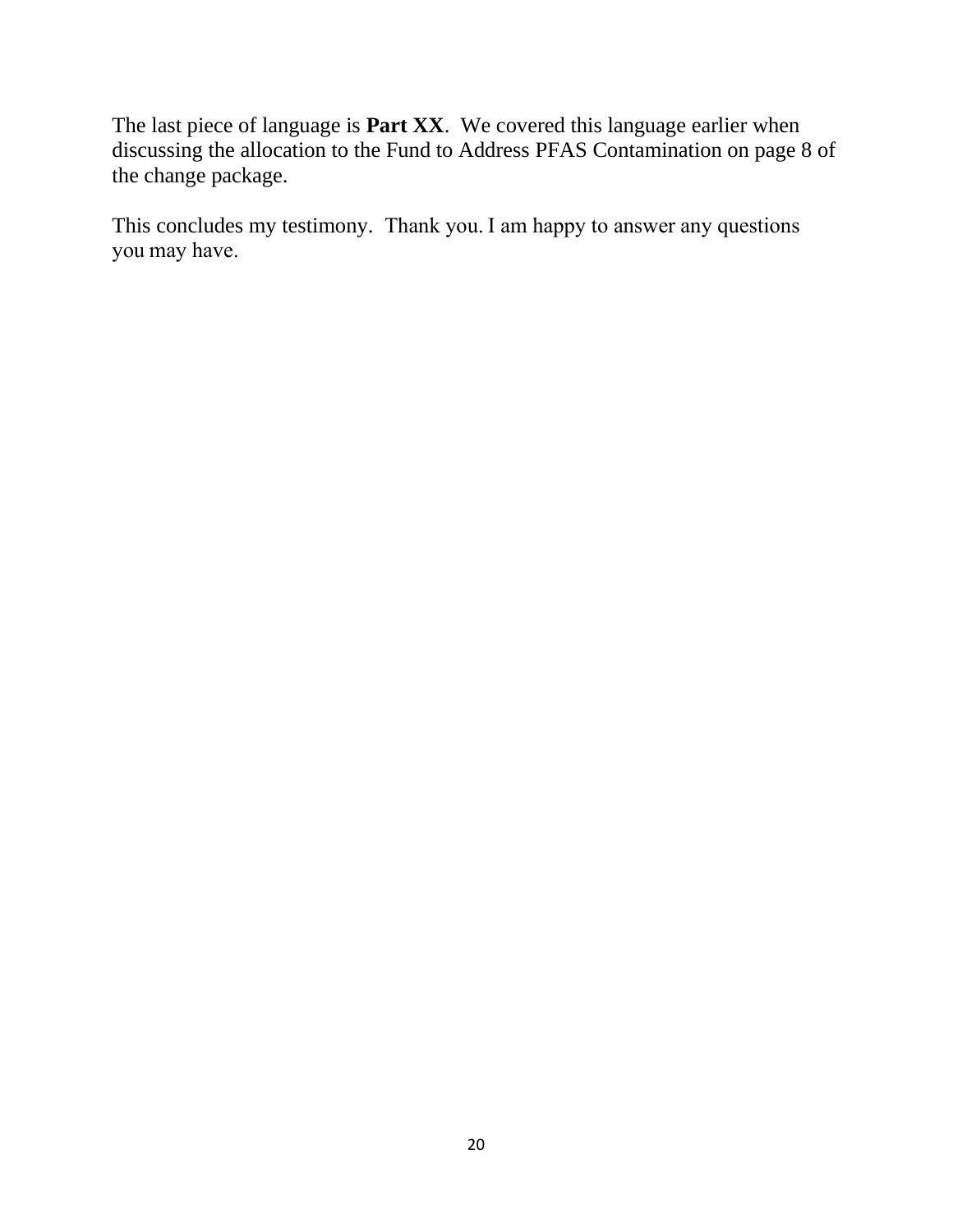# Summary of Other Special Revenue Allocation Adjustments March 2022 Revenue Forecasting Committee

| Page           | <b>Department</b>             | <b>Program</b>                                | <b>FY22</b> | <b>FY23</b> |
|----------------|-------------------------------|-----------------------------------------------|-------------|-------------|
|                | Agriculture, Conservation and |                                               |             |             |
| $\mathfrak{S}$ | Forestry                      | Harness Racing Commission 0320                | 905,034     | 263,120     |
|                | Agriculture, Conservation and |                                               |             |             |
| 6              | Forestry                      | Milk Commission 0188                          | (4,692,368) | (7,299,888) |
|                | Agriculture, Conservation and | <b>Off-Road Recreational Vehicles Program</b> |             |             |
| 7              | Forestry                      | Z224                                          | (33,677)    | 33,736      |
|                | Defense, Veterans and         |                                               |             |             |
| 10             | <b>Emergency Management</b>   | Veterans Services 0110                        | (8,711)     | (8, 834)    |
|                |                               | General Purpose Aid for Local Schools         |             |             |
| 12             | Education                     | 0308                                          | 1,396,696   | 1,206,324   |
|                |                               |                                               |             |             |
| 23             | Finance Authority of Maine    | Dairy Improvement Fund Z143                   | 26,155      | 24,313      |
|                |                               |                                               |             |             |
| 25             | Maine State Housing Authority | State Housing Authority 0442                  | 2,572,944   | 2,945,047   |
|                |                               |                                               |             |             |
| 36             | Inland Fisheries and Wildlife | ATV Safety & Educational Program 0559         | 2,561       | 6,713       |
|                |                               | Maine Maritime Academy Scholarship            |             |             |
| 42             | Maine Maritime Academy        | Fund - Casino Z167                            | 11,742      | 8,713       |
|                |                               |                                               |             |             |
| 43             | <b>Public Safety</b>          | Gambling Control Board Z002                   | (766, 321)  | (1,294,719) |
|                | Maine Community College       | Maine Community College System - Bd           |             |             |
| 45             | System                        | of Trustees                                   | 192,553     | 151,462     |
|                |                               | University of Maine Scholarship Fund          |             |             |
| 50             | University of Maine System    | Z011                                          | 268,745     | 196,958     |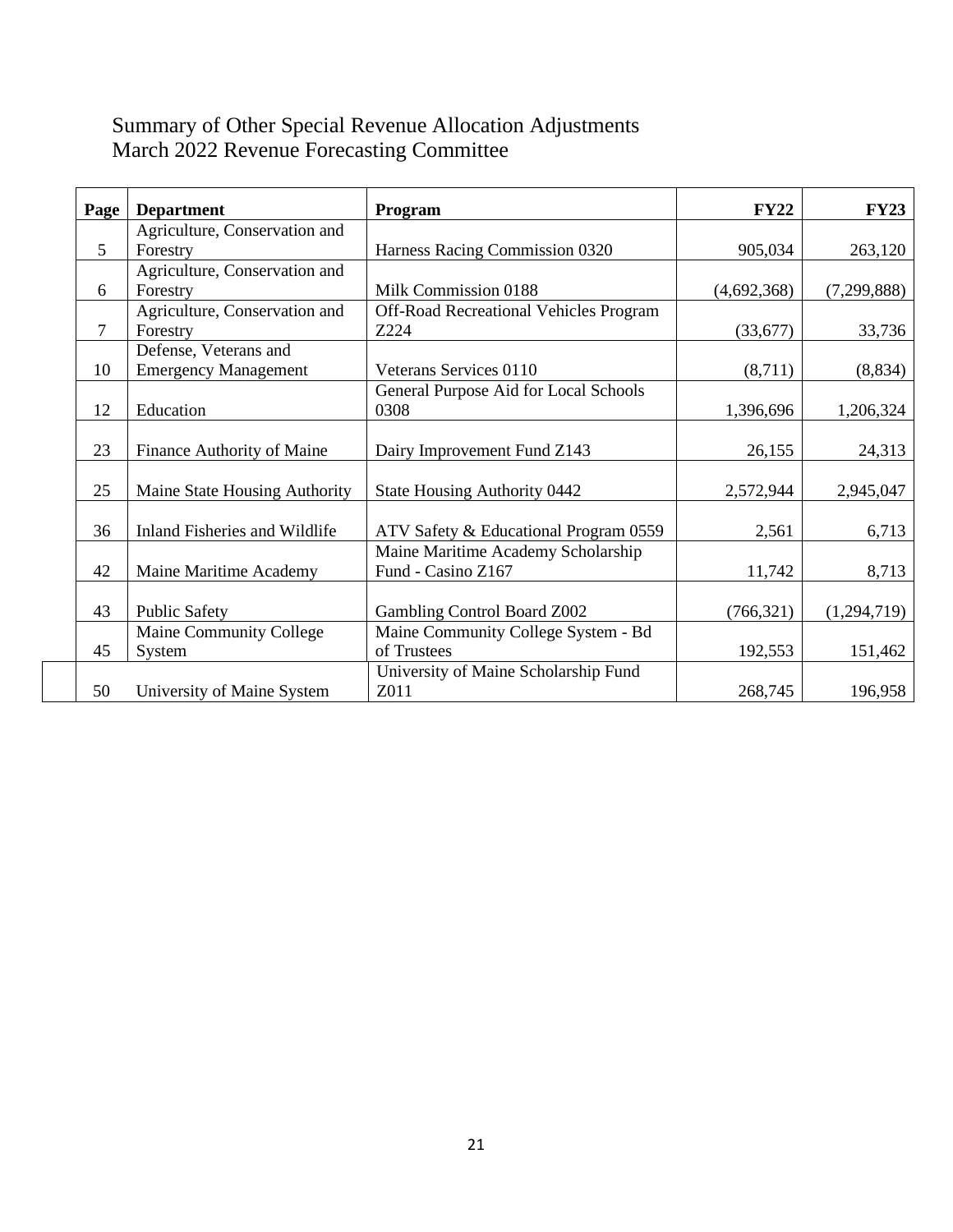# Summary of Revenue Forecasting Medicaid Related Adjustments March 2022 Revenue Forecasting Committee

| Page | <b>Department</b>                                                   | <b>Program</b>        | <b>FY22</b> | FY23 |
|------|---------------------------------------------------------------------|-----------------------|-------------|------|
| 26   | Developmental Services Waiver - MaineCare Z211                      | General Fund          | (96, 436)   |      |
| 30   | Medicaid Services - Developmental Services Z210                     | General Fund          | 175,869     |      |
|      |                                                                     | Other Special Revenue |             |      |
| 30   | Medicaid Services - Developmental Services Z210                     | Funds                 | (79, 433)   |      |
| 33   | <b>Mental Health Services - Community Medicaid Z201</b>             | <b>General Fund</b>   | 1,094,859   |      |
|      |                                                                     | Other Special Revenue |             |      |
| 33   | Mental Health Services - Community Medicaid Z201                    | Funds                 | (1,094,859) |      |
| 34   | Nursing Facilities 0148                                             | General Fund          | 2,000,000   |      |
|      |                                                                     | Other Special Revenue |             |      |
| 34   | Nursing Facilities 0148                                             | Funds                 | (2,000,000) |      |
| 35   | <b>OSAHMS</b> - Medicaid Seed Z202                                  | General Fund          | 48,347      |      |
|      |                                                                     | Other Special Revenue |             |      |
| 35   | <b>OSAHMS</b> - Medicaid Seed Z202                                  | Funds                 | (48, 347)   |      |
|      | <b>Total GF increase in Medicaid Accounts due to March 2022 RFC</b> |                       |             |      |
|      | Total OSR decrease in Medicaid Accounts due to March 2022 RFC       | $(\$3,222,639)$       |             |      |